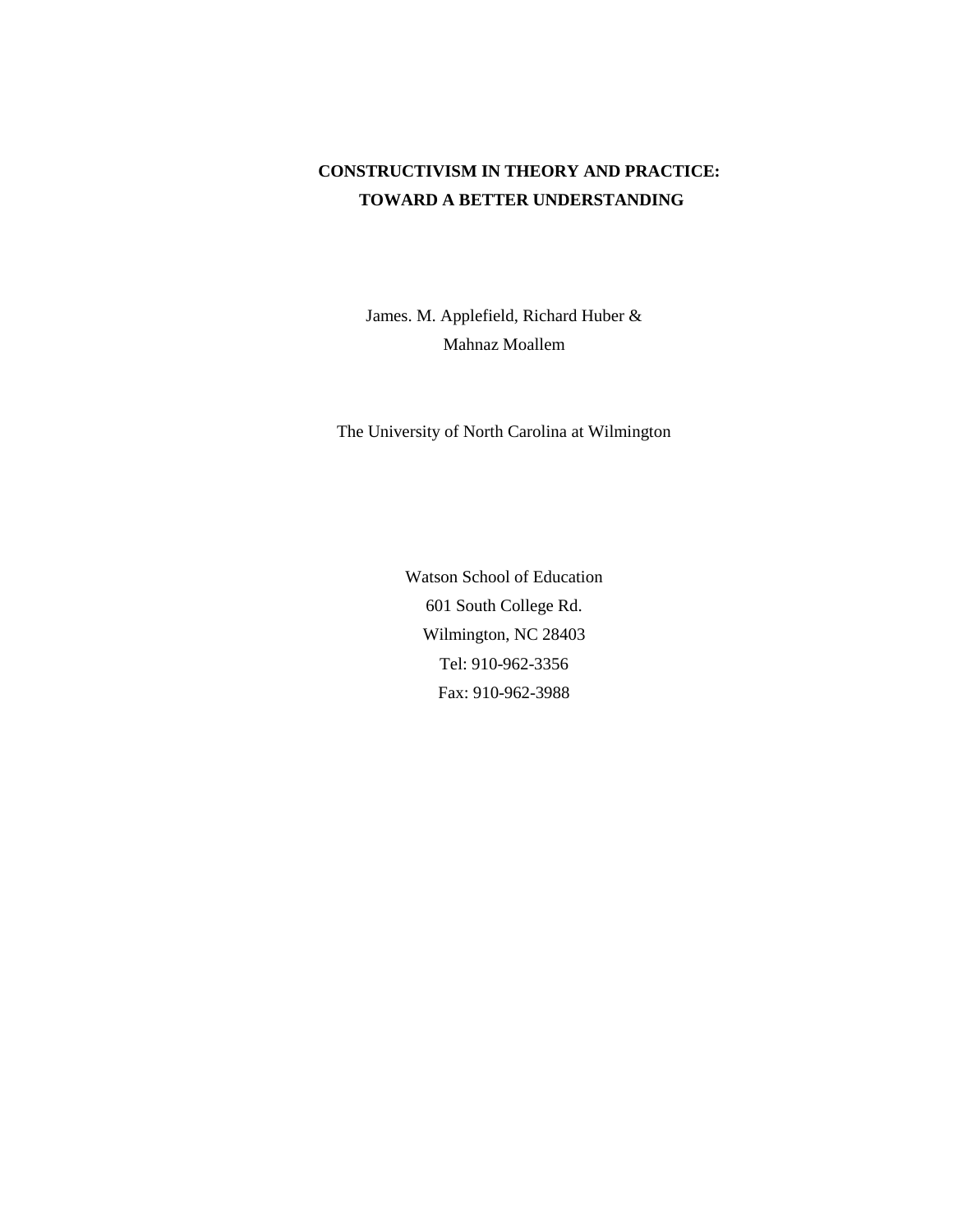### **Constructivism in Practice and Theory:**

## **Toward a Better Understanding**

## **Abstract**

Although constructivism is a concept that has been embraced my many teachers over the past 15 years, the meanings that are attached to this term are varied and often inadequately understood. Teachers need to have a sound understanding of what constructivism means to evaluate its promise and to use it knowledgeably and effectively. This paper explicates some of the theoretical background of constructivism and then presents a detailed example in which a traditional classroom lesson and a constructivist version of the same lesson are described and analyzed. Also discussed are pervasive myths and important instructional issues of this widely advocated and increasingly popular philosophical framework for teaching across the entire K-12 curriculum.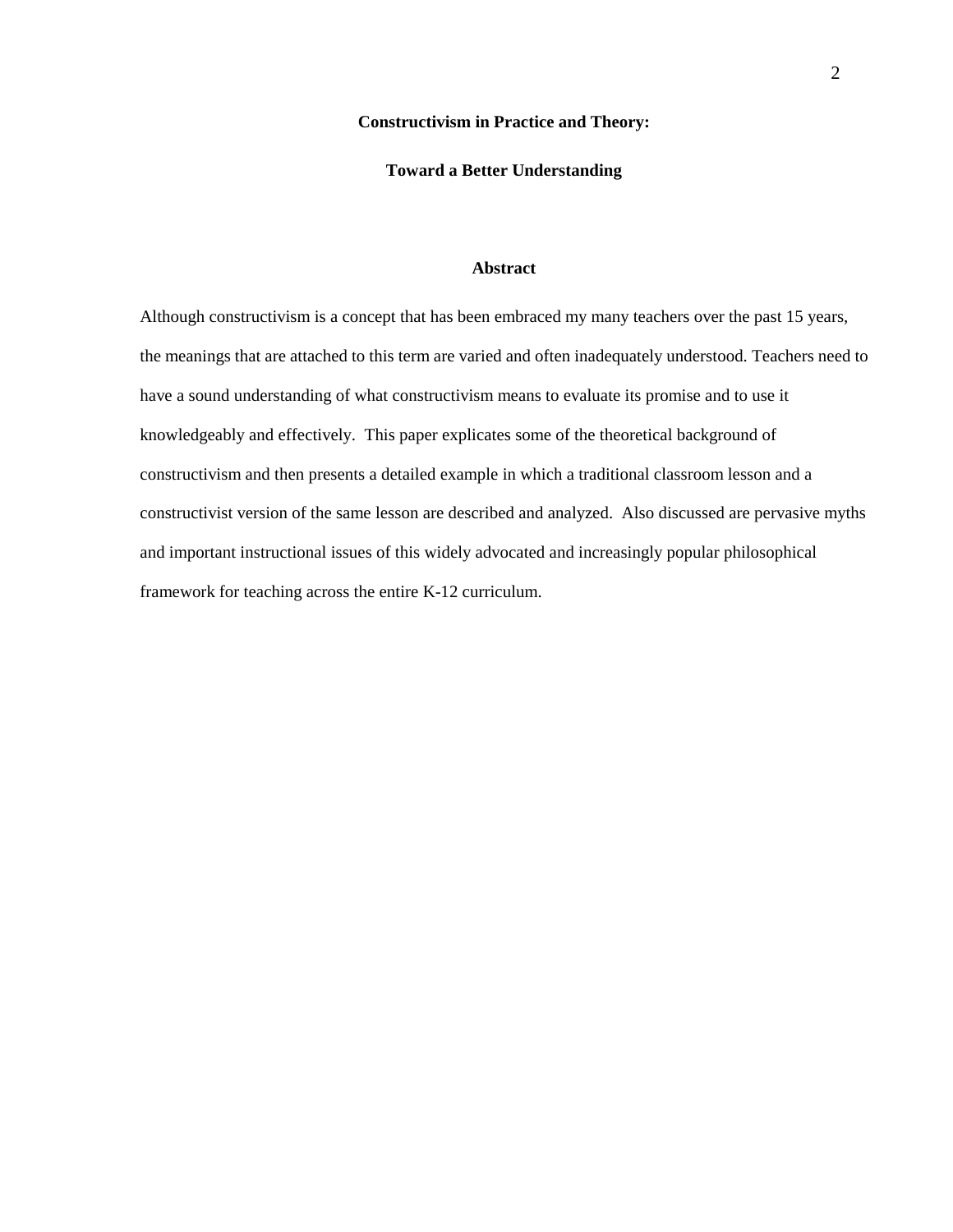### **Introduction**

 Teachers' personal theories of learning have long been viewed as having considerable influence on virtually all aspects of teachers' decisions about instruction. Not only one's expectations for what learning outcomes are to be valued and sought, but also how one plans (i.e., organizes, structures and sequences) instruction is directly impacted by one's beliefs about learning. In addition, teachers' views of learning guide them as they make decisions about desirable means of implementing and assessing instruction. It is popular today to speak of paradigm shifts, and certainly major conceptual changes do occur in virtually all fields of study. Paradigm shifts bring new perspectives, new conceptualizations and new ways of thinking about a topic, large or small. An important area of study in the philosophy of science is what is referred to as scientific revolutions. Two examples from the natural sciences are the dramatic scientific revolution ushered in by Copernicus' conception of the relationship between the sun and earth, and the revolutionary propositions of Darwin's (though less universally accepted, even today) theory of evolution.

When a novel conception is introduced it always elicits great resistance. Even as a transformation in general thinking and attitudes develops more support and adherents, there will continue to be resistance to the challenge to the existing order, the comfortable, existing ways of viewing the world. For example, the ideas of Galileo and Copernicus were met with disdain, anger and rejection. But, of course, with time, the established physical order of the universe did become accepted and the earlier views came to be seen as the quaint notions of an earlier uninformed era. Ultimately most if not all the ideas of the older paradigm will be discarded; and this is as it should be when the scientific evidence unequivocally points to a more adequate explanation of certain phenomena. As a new paradigm gains respect and acceptance, a gradual and sometimes relatively rapid process of intellectual disassociation occurs. People take flight from the earlier, now prosaic and apparently inadequate ways of viewing the world with a lens that is no longer capable of clearly

3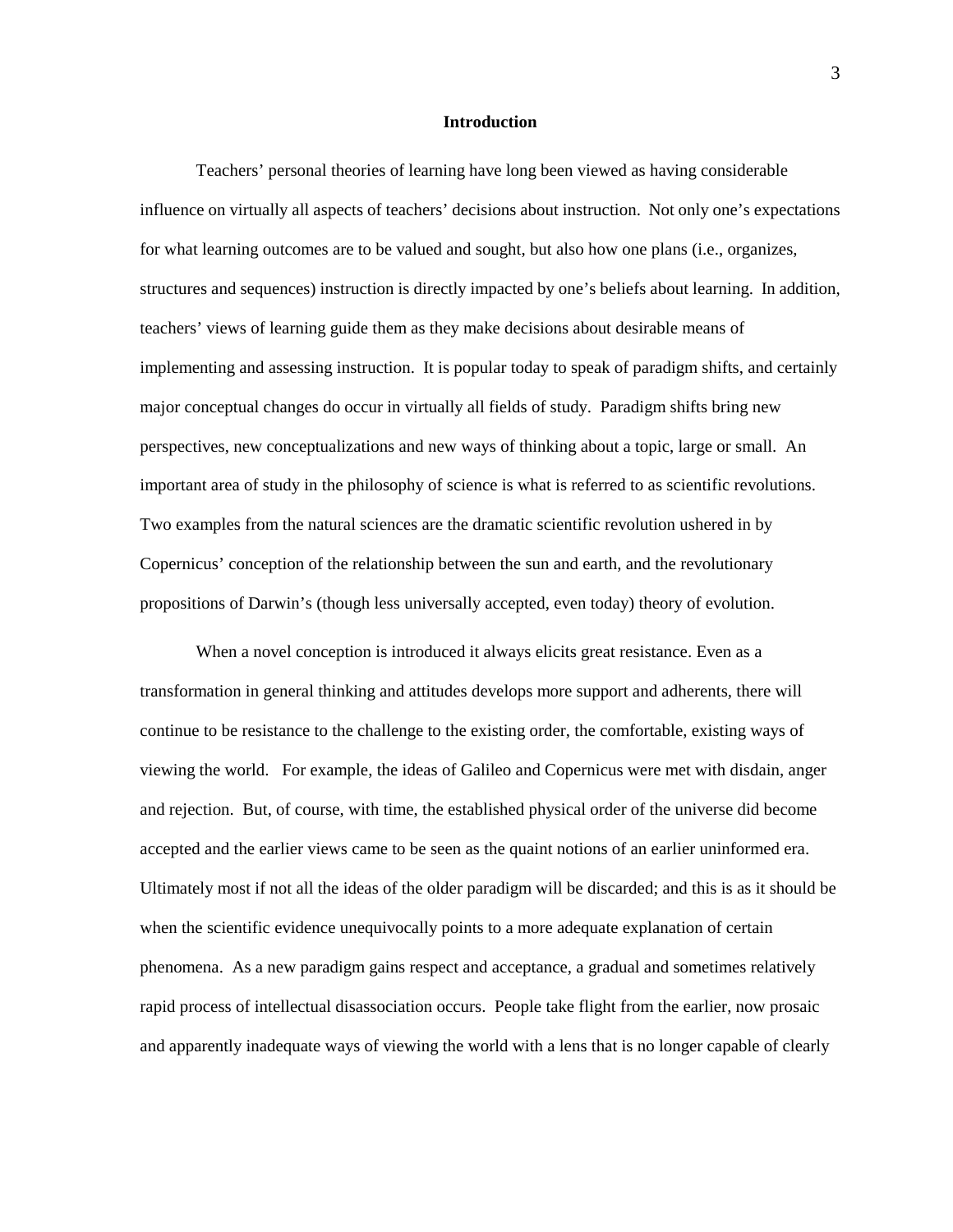capturing "truth." A new, fresh conceptual rendering of a topic, phenomenon or means of investigation is promoted. A new theory is offered to supplant an older theory (Kuhn, 1970).

 Conceptual change in the social sciences differs somewhat from that in the natural sciences (Thagard, 1992) in large part because the social sciences do not yet have a coherent unifying theory. Thus major conceptual change within a field may better typify significant shifts in the disciplines of the social sciences and education. Nonetheless, the adoption of different theoretical models and application of different assumptions about the nature of human learning has resulted in raging controversies and paradigm shifts within psychology this century (the ascendancy of and subsequent decline of behaviorism; the rise of cognitivism) and in substantial reconceptualizations of philosophy and pedagogy in education.

 The field of education has undergone a significant shift in thinking about the nature of human learning and the conditions that best promote the varied dimensions of human learning. As in psychology, there has been a paradigm shift in designed instruction; from behaviorism to cognitivism and now to constructivism (Cooper, 1993). Certainly one of the most influential views of learning during the last two decades of the 20th century is the perspective known as constructivism. Although by no means an entirely new conceptualization of learner and the process of learner (roots can be traced to John Dewey and progressive educators, to Piaget and Vygotsky and to Jerome Bruner and discovery learning), constructivist perspectives on learning have become increasingly influential in the past twenty years and can be said to represent a paradigm shift in the epistemology of knowledge and theory of learning. Fundamental conceptual changes in perceptions of teaching are clearly reflected in the guidelines of the National Council of Teachers of Mathematics and the American Association for the Advancement of Science. The increasingly prevalent literature-based approaches to reading and process approaches to writing both share constructivist roots (McCarthy, 1990); and perusal of current school textbooks reveals the influence of constructivist views of learning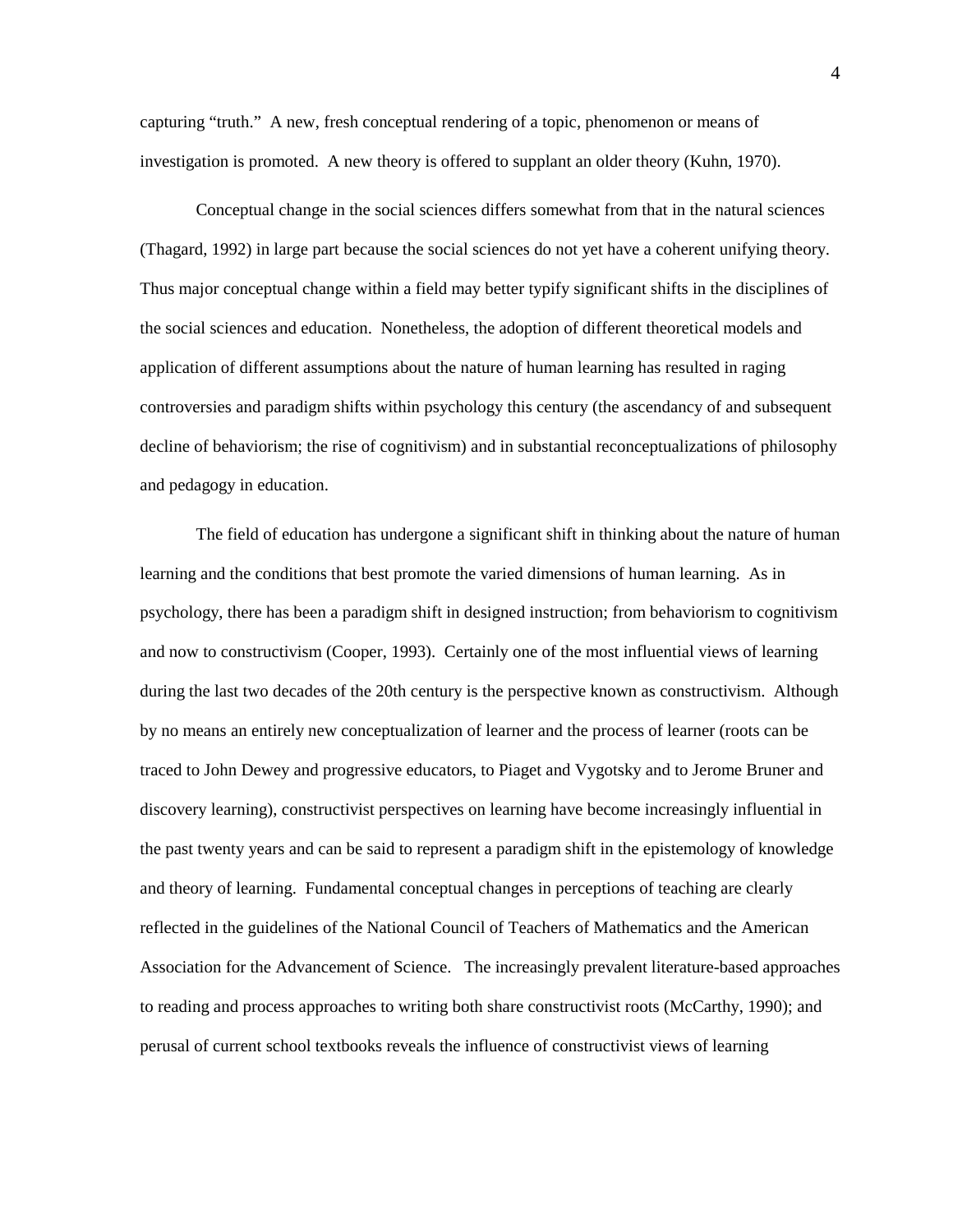(Thompson, McLaughlin, & Smith, 1995). Without question, there are widespread indicators that constructivist views of learning have captured the current zeitgeist in today's educational arena.

 The term constructivism most probably is derived from Piaget's reference to his views as "constructivist" (Gruber & Voneche, 1977), as well as from Bruner's description of discovery learning as "constuctionist" (1966). Other terms are also used to refer to constructivist views of learning, including: generative learning (Wittrock, 1985; situated learning and authentic instruction (Brown, Collins, & Duguid, 1989), postmodern curricula (Hlynka, 1991); and educational semiotic (Cunningham, 1992). Even though constructivists cannot be adequately represented by a single voice or an entirely universal point of view, there is a conception of learner and learning that is unmistakable in its central tenets and in its divergence from an objectivist tradition of learning theory based on either behaviorism (associationistic models of learning) or cognitivism (the cognitive science of information processing representations of learning).

 Objectivism posits that knowledge of the world results from experiencing our world and representing it in an increasingly accurate way. Knowledge is believed to exist independently of the learner, and then to become internalized as it is transferred from its external reality to an internal reality of the learner that corresponds directly with outside phenomenon. Both behavioral and cognitive information-processing theories subscribe to this perspective from the objectivist tradition (Driscoll, 1994). Constructivism proposes that learner conceptions of knowledge are derived from a meaning-making search in which learners engage in a process of constructing individual interpretations of their experiences. The constructions that result from the examination, questioning and analysis of tasks and experiences yields knowledge whose correspondence to external reality may have little verisimilitude. However, to the degree that most of our learning is filtered through a process of social negotiation or distributed cognition (Brown, A. L., Ash, D., Rutherfored, M., Nakagawa, K., Gordon, A. and Campione, J. C., 1995); Brown & Campione, 1994; 1993; Salomon, 1993; Confrey, 1990), generally shared meanings, tend to be constructed. Even von Glaserfeld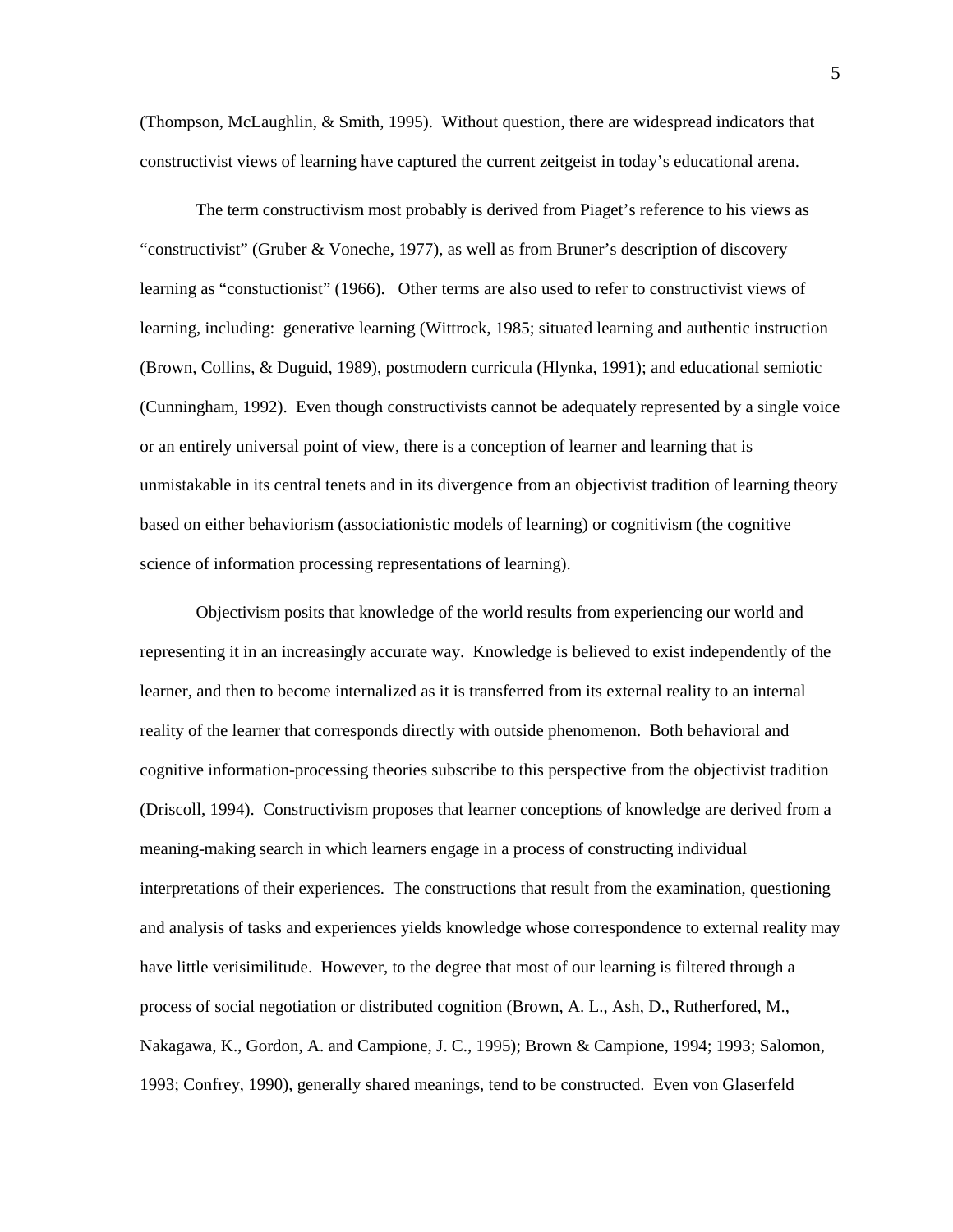(1990) p. 87, widely recognized as a radical constructivist has commented that, " No individual can afford not to establish a relative fit with the consensual domain of the social environment."

 But how do these views alter teachers' conceptions of the teaching-learning process? How is constructivism translated into practice and what should teachers and prospective teachers know about the theory and its educational implications? In this paper we will examine the critical aspects of the constructivist perspectives on learning and instruction and identify those essential understandings for preservice teachers to acquire. We begin with a brief exposition of the fundamental concepts and principles of constructivism, followed by a portrait of a very ineffective hypothetical middle grades classroom in which a poorly executed lesson will serve as a foil for critiquing instruction from a constructivist perspective. To further exemplify the instructional aspects of constructivism, a detailed example of instruction illustrating constructivist pedagogy will be presented. Myths that have developed concerning tenets of constructivism and pedagogical practices derived from this perspective will be illuminated and challenged and detailed analysis will be devoted to certain key instructional issues about which any model of instruction must address. The paper will conclude with a synthesis and evaluation of constructivist inspired instructional practices.

## **The Constructivist View of Human Learning**

 Constructivism is an epistemological view of knowledge acquisition emphasizing knowledge construction rather than knowledge transmission and the recording of information conveyed by others. The role of the learner is conceived as one of building and transforming knowledge. But what does it mean to construct knowledge? Within constructivism there are different notions of the nature of knowledge and the knowledge construction process. Moshman (1982) has identified three types of constructivism: exogeneous constructivism, endogenous constructivism and dialectical constructivism.

 In exogenous constructivism, as with the philosophy of realism, there is an external reality that is reconstructed as knowledge is formed. Thus one's mental structures develop to reflect the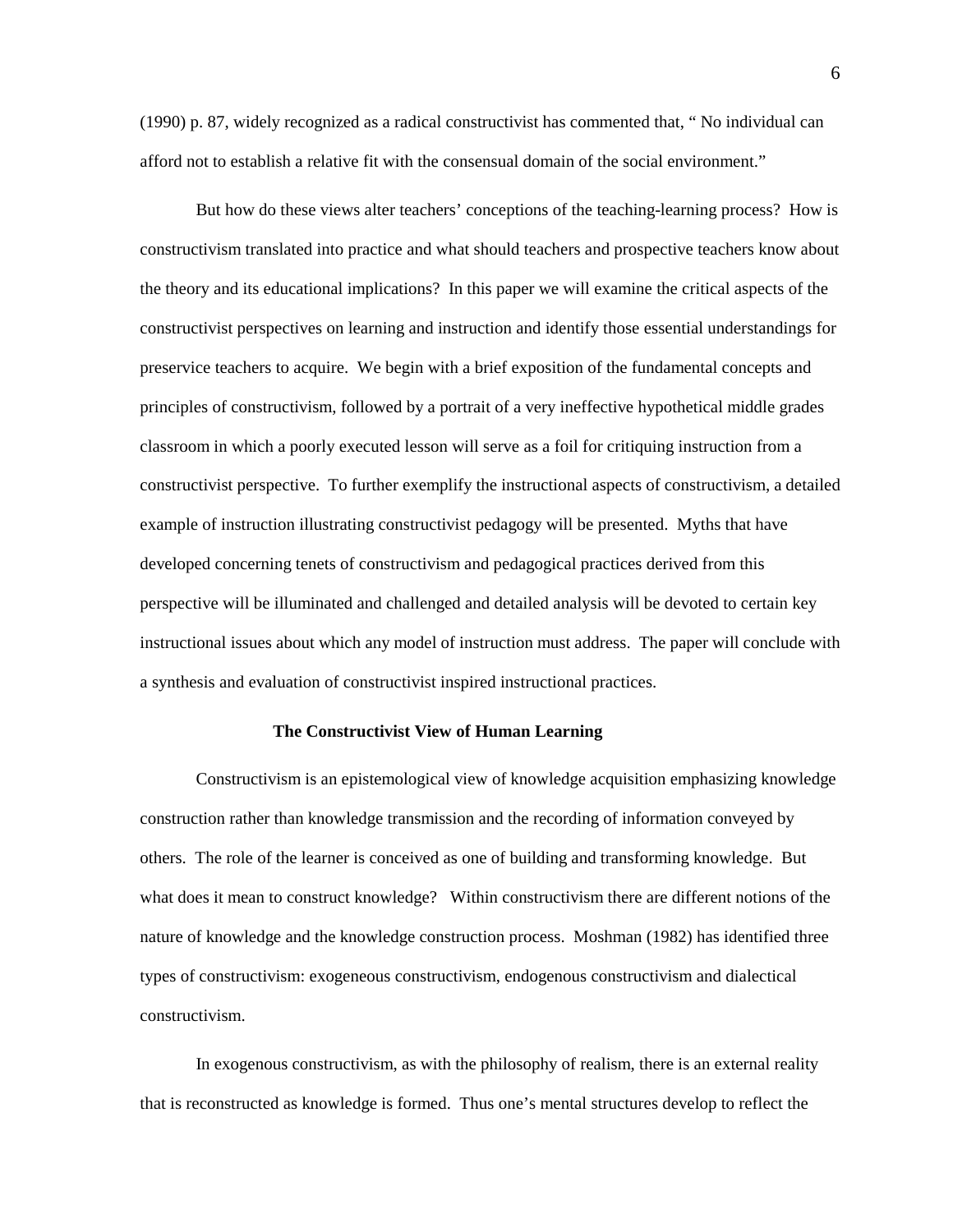organization of the world. The information processing conceptualizations of cognitive psychology emphasize the representation view of constructivism, calling attention to how we construct and elaborate schemata and networks of information based on the external realities of the environments we experience.

 Endogenous constructivism or cognitive constructivism (Cobb, 1994; Moshman, 1982) focuses on internal, individual constructions of knowledge. This perspective, which is derived from Piagetian theory (Piaget 1977, 1970), emphasizes individual knowledge construction stimulated by internal cognitive conflict as learners strive to resolve mental disequilibrium. Essentially, children as well as older learners must negotiate the meaning of experiences and phenomena that are discrepant from their existing schema. Students may be said to author their own knowledge, advancing their cognitive structures by revising and creating new understandings out of existing ones. This is accomplished through individual or socially mediated discovery-oriented learning activities.

 Dialectical constructivism or social constructivism (Brown, Collins, & Duguid, 1989; Rogoff, 1990) views the origin of knowledge construction as being the social intersection of people, interactions that involve sharing, comparing and debating among learners and mentors. Through a highly interactive process, the social milieu of learning is accorded center stage and learners both refine their own meanings and help others find meaning. In this way knowledge is mutually built. This view is a direct reflection of Vygotsky's (1978) sociocultural theory of learning, which accentuates the supportive guidance of mentors as they enable the apprentice learner to achieve successively more complex skill, understanding, and ultimately independent competence.

 The fundamental nature of social constructivism is collaborative social interaction in contrast to individual investigation of cognitive constructivism. Through the cognitive give and take of social interactions, one constructs personal knowledge. In addition, the context in which learning occurs is inseparable from emergent thought. This latter view known as contextualism in psychology becomes a central tenet of constructivsm when expressed as situated cognition. Social constructivism captures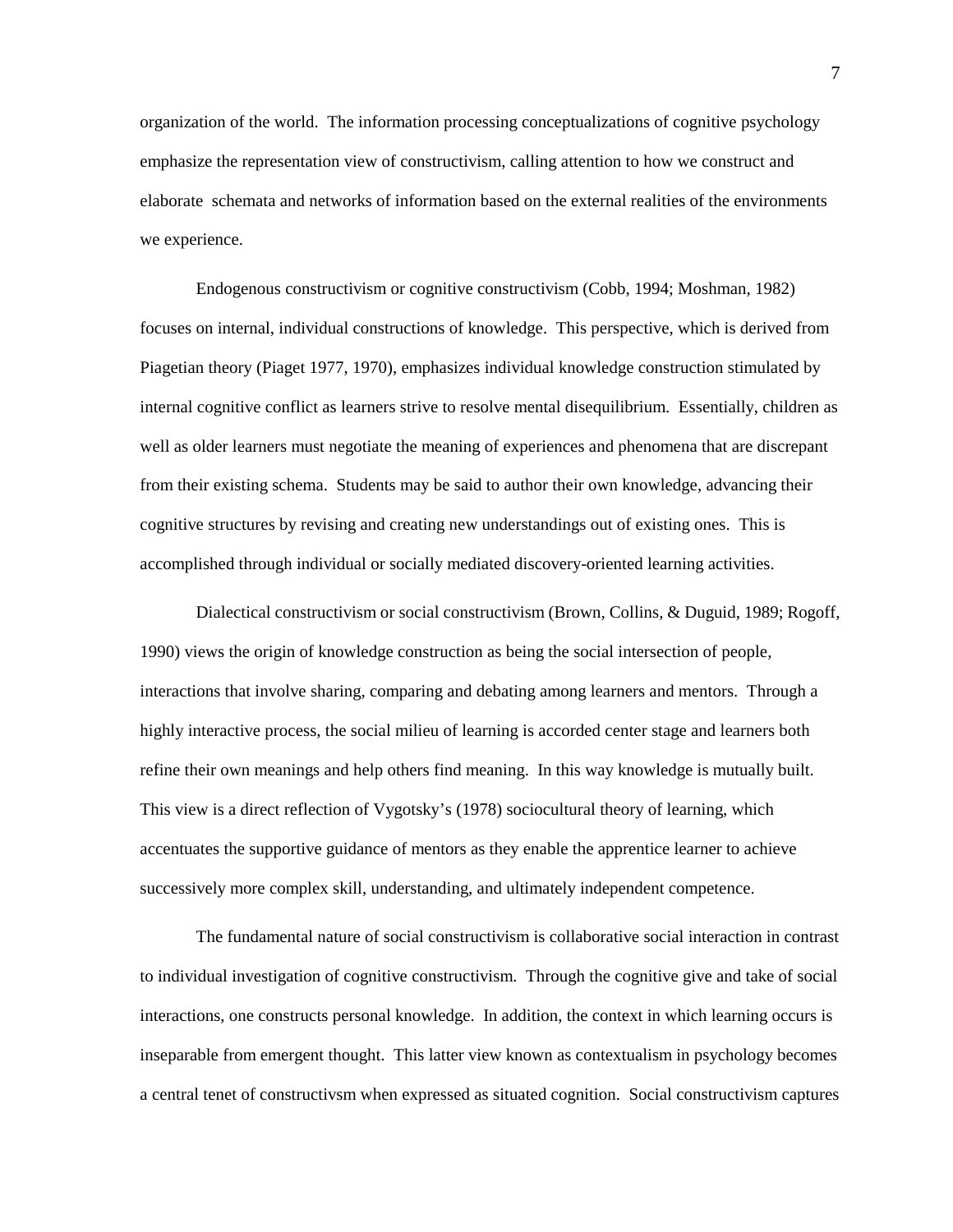the most general extant perspective on constructivism with its emphasis on the importance of social exchanges for cognitive growth and the impact of culture and historical context on learning.

 " While there are several interpretations of what [constructivist] theory means, most agree that it involves a dramatic change in the focus of teaching, putting the students' own efforts to understand at the center of the educational enterprise" (Prawat, 1992). Thus despite the differences sketched above, there is important congruence among most constructivists with regard to four central characteristics believed to influence all learning: 1) learners construct their own learning; 2) the dependence of new learning on students' existing understanding; 3) the critical role of social interaction and; 4) the necessity of authentic learning tasks for meaningful learning (Bruning, Royce, & Dennison, 1995; Pressley, Harris, & Marks, 1992).

 For the learner to construct meaning, he must actively strive to make sense of new experiences and in so doing must relate it to what is already known or believed about a topic. Students develop knowledge through an active construction process, not through the passive reception of information (Brophy, 1992). In other words, learners must build their own understanding. How information is presented and how learners are supported in the process of constructing knowledge are of major significance. The preexisting knowledge that learners bring to each learning task is emphasized too. Students' current understandings provide the immediate context for interpreting any new learning. Regardless of the nature or sophistication of a learner's existing schema, each person's existing knowledge structure will have a powerful influence on what is learned and whether and how conceptual change occurs.

 Dialogue is the catalyst for knowledge acquisition. Understanding is facilitated by exchanges that occur through social interaction, through questioning and explaining, challenging and offering timely support and feedback. The concept of learning communities has been offered as the ideal learning culture for group instruction (Brown, 1994; Brown and Campione, 1994). These communities focus on helping group members learn, by supporting one another through respectful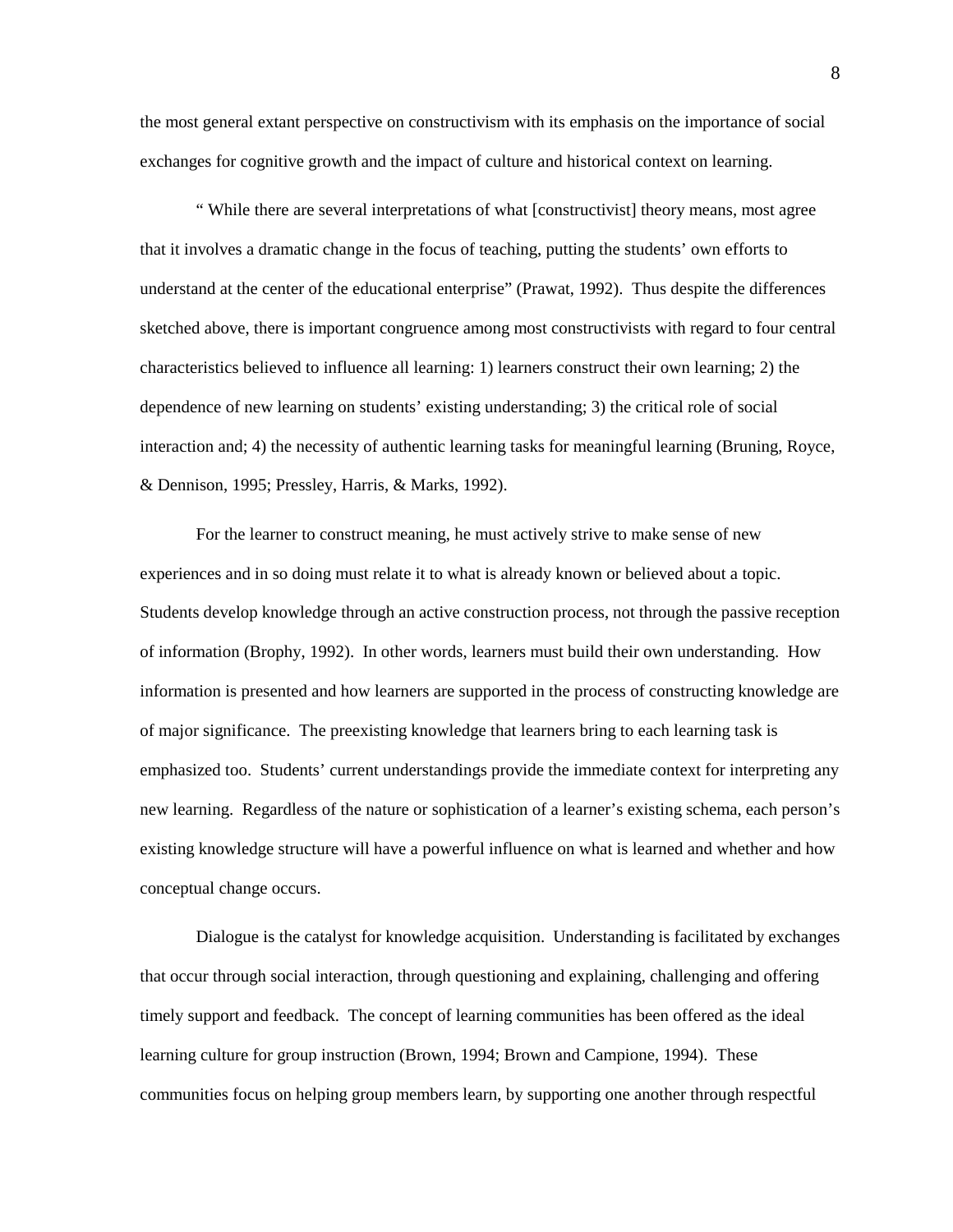listening and encouragement. The goal is to engender a spirit and culture of openness, exploration and a shared commitment to learning.

 Situated cognition or learning is a concept advocated in social constructivist approaches and is a natural extension of the importance attached to the context, social and cultural, in which learning is believed to be born. Knowledge is conceived as being embedded in and connected to the situation where the learning occurs. As a consequence, thinking and knowledge that is constructed are inextricably tied to the immediate social and physical context of the learning experience. And what is learned tends to be context-bound or tied to the situation in which it is learned ( Lave & Wenger (1991). Evidence for the situational nature of learning can be seen in numerous cases where students' school learning fails to transfer readily relevant tasks outside of school. Brown, Collins, & Duguid (1989) chronicle how people can acquire rather sophisticated mathematical operations in one setting and yet be quite unable to apply those same operations in another setting.

 Just how teachers and peers support and contribute to learning is clarified by the concepts of scaffolding, cognitive apprenticeship, tutoring and cooperative learning and learning communities (Brown, 1994; Rogoff, 1998). Cognition is viewed as a collaborative process and modern constructivist thought provides the theoretical basis for cooperative learning, project or problem based learning and other discovery oriented instructional approaches, all of which appeal to the powerful social nature of learning. As students are exposed to their peers' thinking processes, appropriation of others' ideas and ways of thinking is possible. Therefore, constructivists make extensive use of cooperative learning tasks, as well as peer tutoring, believing that students will learn more readily from having dialog with each other about significant problems.

 A second key concept derives from Vygotsky's concept of zone of proximal development (Kozulin, 1986). When children work on tasks that cannot be accomplished alone but can be successfully completed with the assistance of a person competent in the task, they are said to be working within their zone of proximal development. Children working in cooperative groups will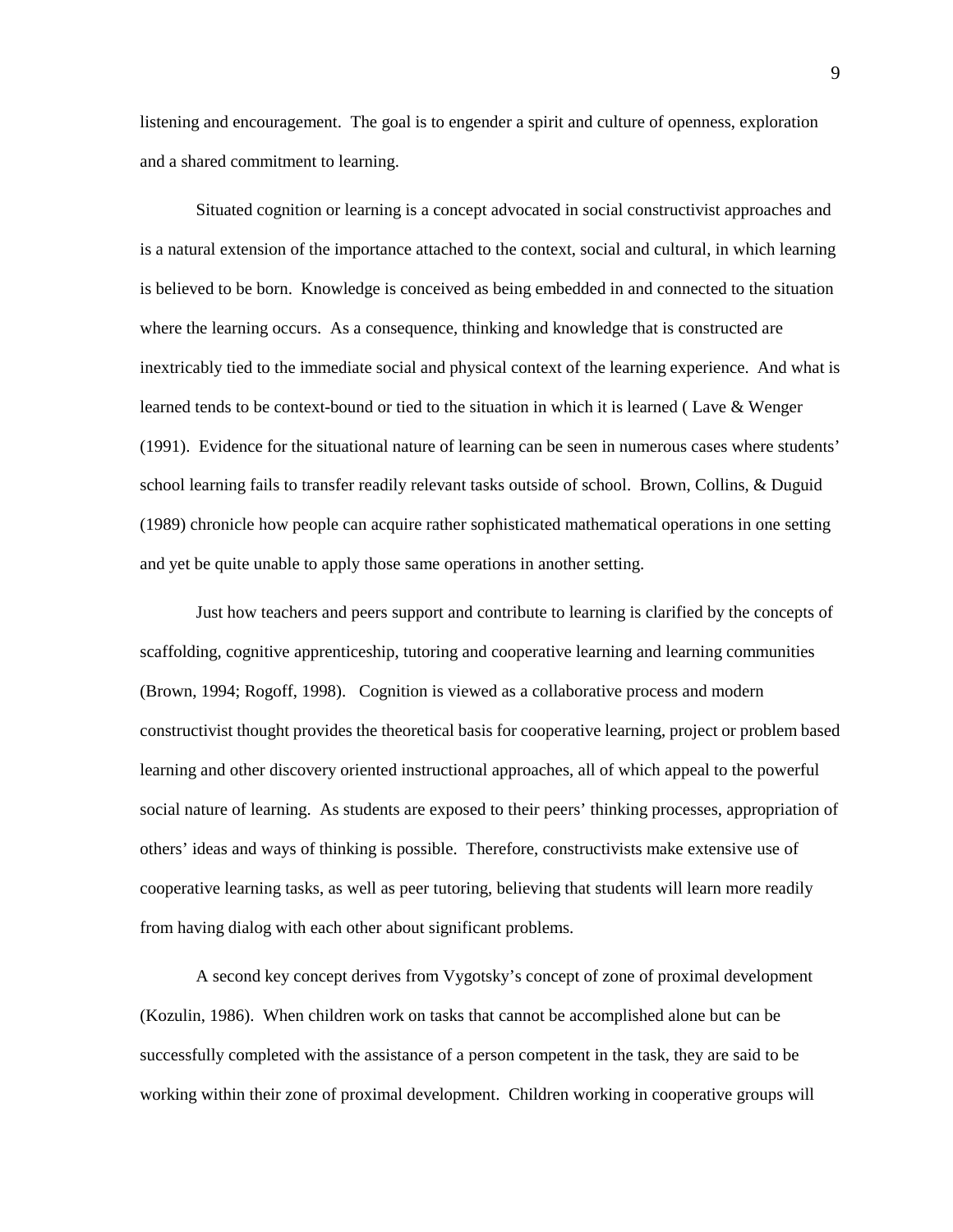generally encounter a peer who possesses a slightly higher cognitive level, one within the child's zone of proximal development.

 The concept of cognitive apprenticeship is analogous to that of apprenticeships in many occupations where one learns on the job by closely working with a master. The master models behavior and gives feedback and gradually allows the novice increasing opportunity to independently exercise the skills of the profession. A substantial aspect of the learning is the socialization into the norms and behavior of the profession. The experience of teachers and physician interns demonstrates the shadowing and modeling that occurs during this critical period in the development and induction into these professions. More generally, one can say that a cognitive apprenticeship relationship exists between teachers and students to the extent that teachers provide scaffolding or mediate learning for students. At the same time that students are given complex, authentic tasks such as projects, simulations and problems involving community issues, they are also given sufficient assistance to achieve the desired outcomes.

 An important aspect of teacher guidance relates to the constructivist notion of generative learning. Since constructivists believe that the learner must transform or appropriate whatever is learned, one can say that all learning is discovered. To appropriate new understandings from one's social environment and to become an efficient maker of meaning requires the adoption of specific intellectual skills, ones that should be modeled from more competent adults and peers. Thus generative learning strategies (learning-to-learn) may be explicitly taught to students or may be discovered by students as they are trying to find strategies for solving problems. For example, students have been guided to generate their own questions and summaries and analogies during reading (King, 1992a; Kourilsky & Wittrock, 1992; Wittrock, 1991), and while listening to lectures (King, 1992b). Reciprocal teaching (Palincsar & Brown, 1984) is a successful method for teaching reading comprehension in which metacognitive skills, including question generation, prediction and summary are taught through teacher modeling, followed by student enactment of the same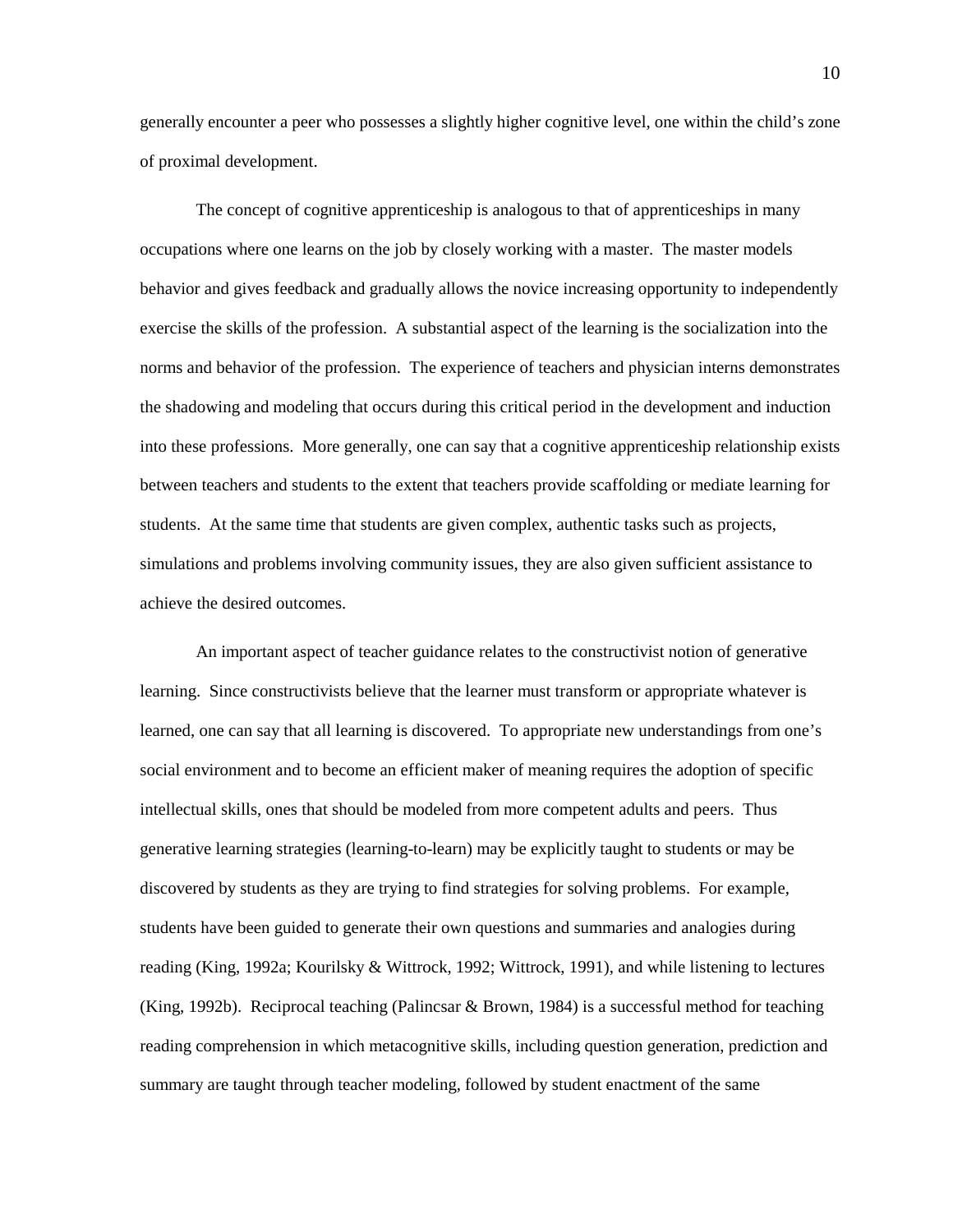metacognitive behaviors. The goal is to encourage self-regulated learning, by helping learners develop effective learning strategies and knowledge of when to use them.

 The types of tasks that are selected for students to engage in (complex, problem-based, reallife) reveal the emphasis of constructivists on a top-down view of instruction. Students are intentionally confronted with complex tasks that can only be performed with a teacher's guidance and that create an immediate need to develop relevant skills. When students are faced with the task of writing a letter to the county commissioners, they must begin to develop the necessary grammar, spelling, and punctuation skills. So, students learn what they need to know in order to figure out how to accomplish authentic but, difficult tasks at the upper range of their zone of proximal development.

 The more traditional approach to instruction, a bottom-up strategy, involves isolating the basic skills, teaching these separately and building these incrementally before tackling higher order tasks. This is an essentially objectivist and behavioral approach to instruction, although cognitive information processing views often lead to similar instructional practices. Constructivists turn this highly sequential approach on its head. Instead of carefully structuring the elements of topics to be learned, learning proceeds from the natural need to develop understanding and skills required for completion of significant tasks. Learning occurs in a manner analogous to just in time manufacturing, where raw materials are received just prior to their use rather than held in expensive inventories. As Fosnot (1996) puts it,

" Constructivism is fundamentally nonpositivist and as such it stands on completely new ground often in direct opposition to both behaviorism and maturationism. Rather than behaviors or skills as the goal of instruction, concept development and deep understanding are the foci; rather than stages being the result of maturation, they are understood as constructions of active learner reorganization." (p. 10).

We have outlined the major concepts and theories that comprise the foundational elements of constructivism. The picture that we have sketched provides a representative, though necessarily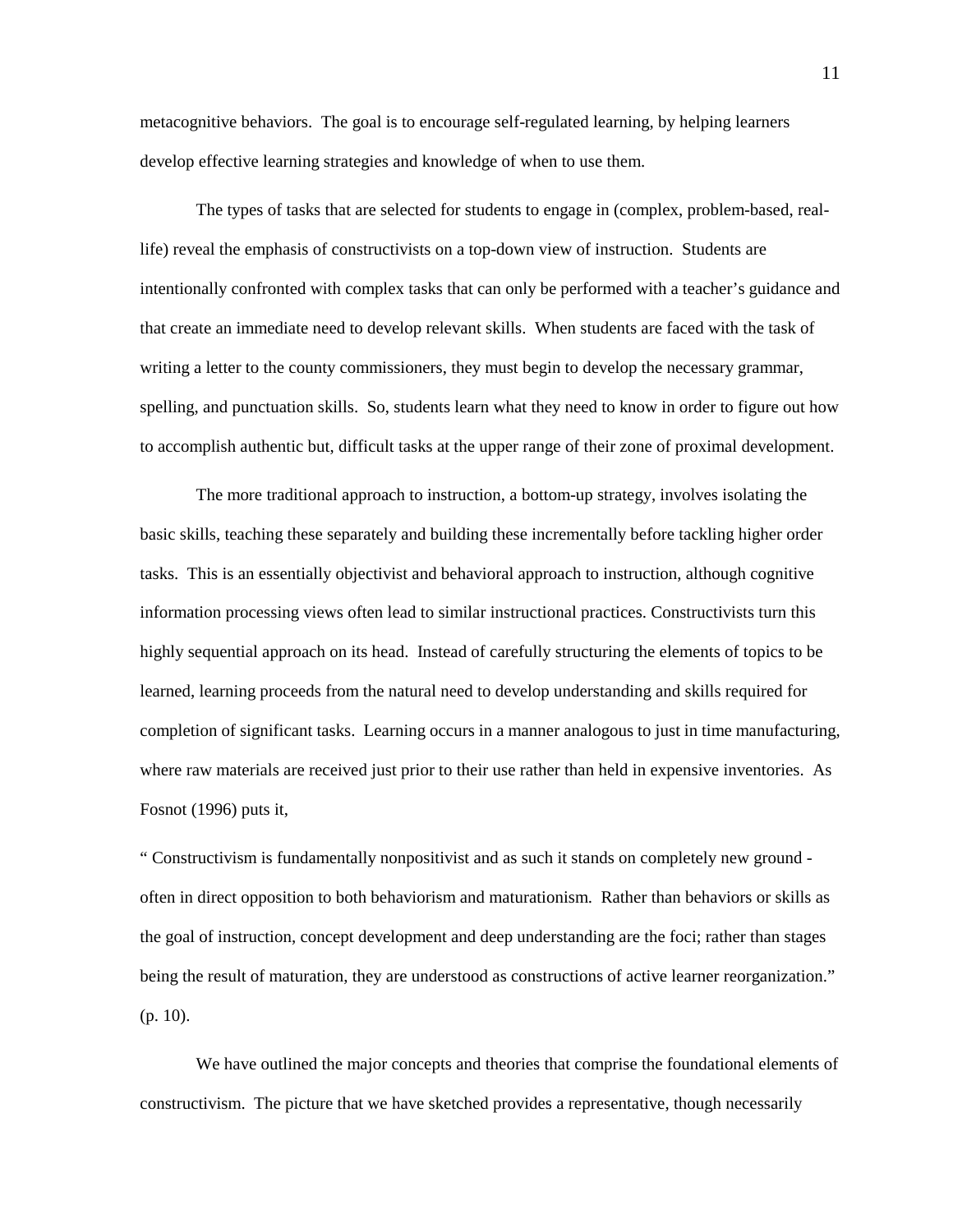incomplete view of the central features of constructivist theory. Naturally, the reader is invited to explore further the substantial psychological and philosophical underpinnings of constructivism. Now we turn our attention to the instructional dimensions and classroom ecology of teaching imbued with constructivist educational philosophy. To accomplish this, we will present a classroom scenario that will serve as a foil to compare and contrast significant aspects of constructivist approaches to teaching with more traditional approaches. In this way we hope to highlight the typical thought processes and likely practices of the constructivist educator and to illustrate how pedagogy is linked to theory.

### **A Brief Look at a Typical Classroom Lesson**

There are twenty-five students in Ms. Blake's ninth grade science class, comprised of a heterogeneous mix of students who vary widely in their knowledge, intellectual abilities, competence for independent learning and basic skills of writing, reading, arithmetic spelling. The students are seated in neat rows in front of the blackboard and the teacher conducts the lesson while standing at the front of the classroom. After most whole class lessons, students either have short quizzes or individual worksheet assignments to firm up and assess what they were expected to learn from the lesson(s).

The classroom environment seems pleasant, for the room is clean and orderly with science posters prominently displayed, leaving no doubt that science is taught here. During class the students are not badly behaved, even though disruptions are certainly not uncommon. The less competent students often fail to pay attention during lessons; daydreaming and talking can be observed and occasionally distracting or even pestering other students during lessons. Ms. Blake uses various strategies to alter these unproductive and often-disruptive student behaviors, and she regularly asks for them to be quiet and to "listen up."

In her interactions with her students, she is more likely to notice, to call on, and to praise the students who most frequently give "good answers." She gives easier and shorter assignments to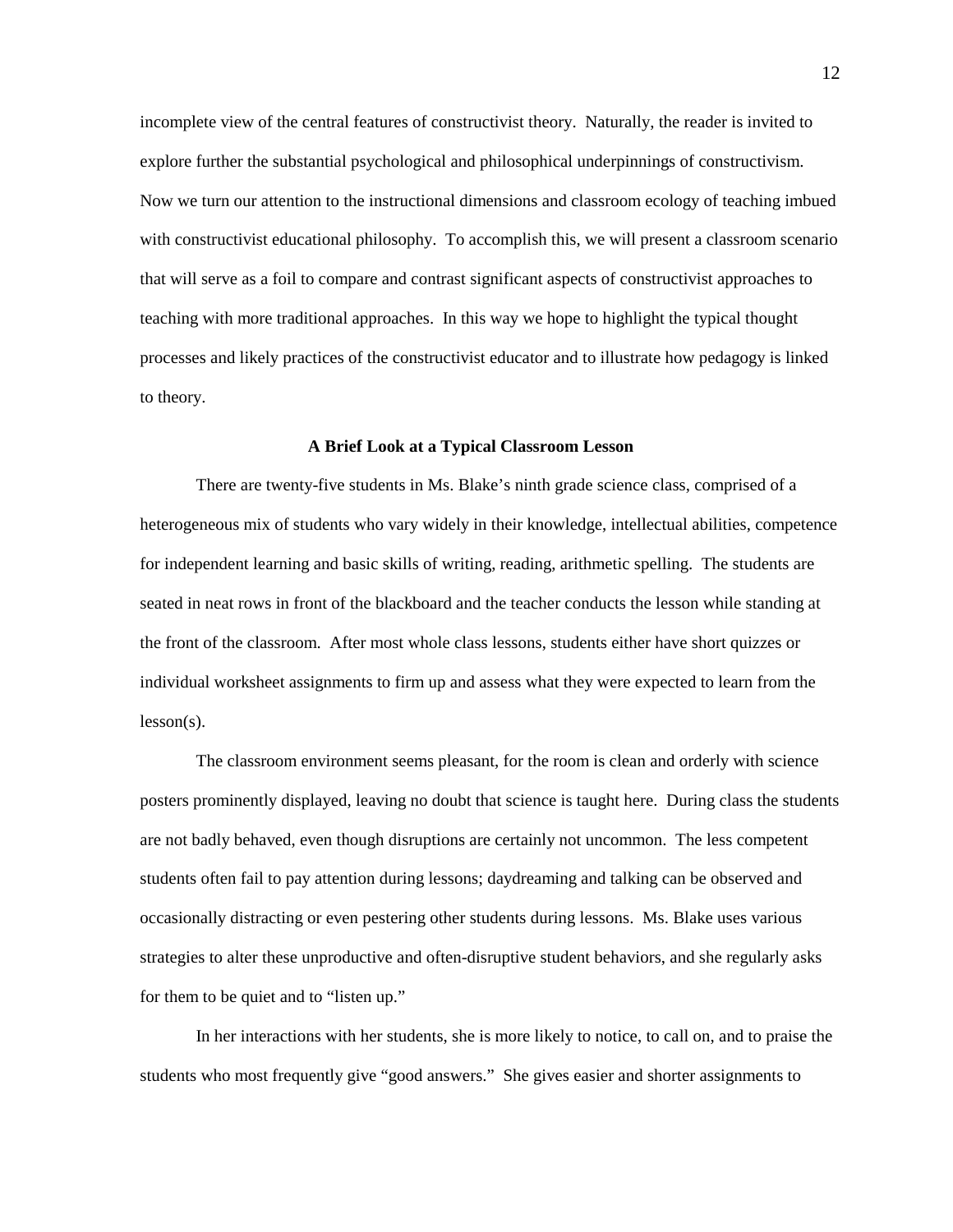students who are less likely to get it" and pays even less attention to the details of their efforts. Results of standardized achievement test scores reveal that the less successful students are not making good progress in the mastery of basic content of the science curriculum, and there is corroborating evidence to indicate that they are falling further behind their classmates in other areas as well.

The following lesson illustrates how instruction typically occurs in Ms. Blake's class. The objective for this lesson is to understand the difference between a parallel and a series circuit, a common  $9<sup>th</sup>$  grade physical science objective that is useful to master before high school physics.

Ms. Blake drew a complete circuit on the overhead projector and told the students to listen carefully as she described the features of a complete circuit. Her example compared a series with a parallel circuit. Ms. Blake traced the path of the electrons in both drawings and pointed out what would happen in the series circuit if one of the bulbs were to burn out. She identified the major differences between the two wiring schemes. Then she asked a few students to come to the overhead and mark the point on the circuit where resistance and key connections were necessary. To convey the predictive utility of parallel and series circuits, she demonstrated how one could determine which wiring system was used in their classroom by removing one of the florescent light bulbs. At this point in the lesson, students were told to draw and label a parallel and a series circuit in their notebooks.

Following the demonstration, students were placed into groups where they were given wires, batteries and bulbs and instructed to build a series and a parallel circuit just like the one shown on the overhead. They were instructed to work together and record their results on their worksheet. Ms. Blake surveyed the room as the students began to work. In each of the groups, one or two students actually connected the wires while the other three members of the group either occasionally looked on or chatted amongst themselves. Students worked on the task for 15 minutes and then as the period came to a close they were given a homework assignment that required them to identify series and parallel circuits from several examples.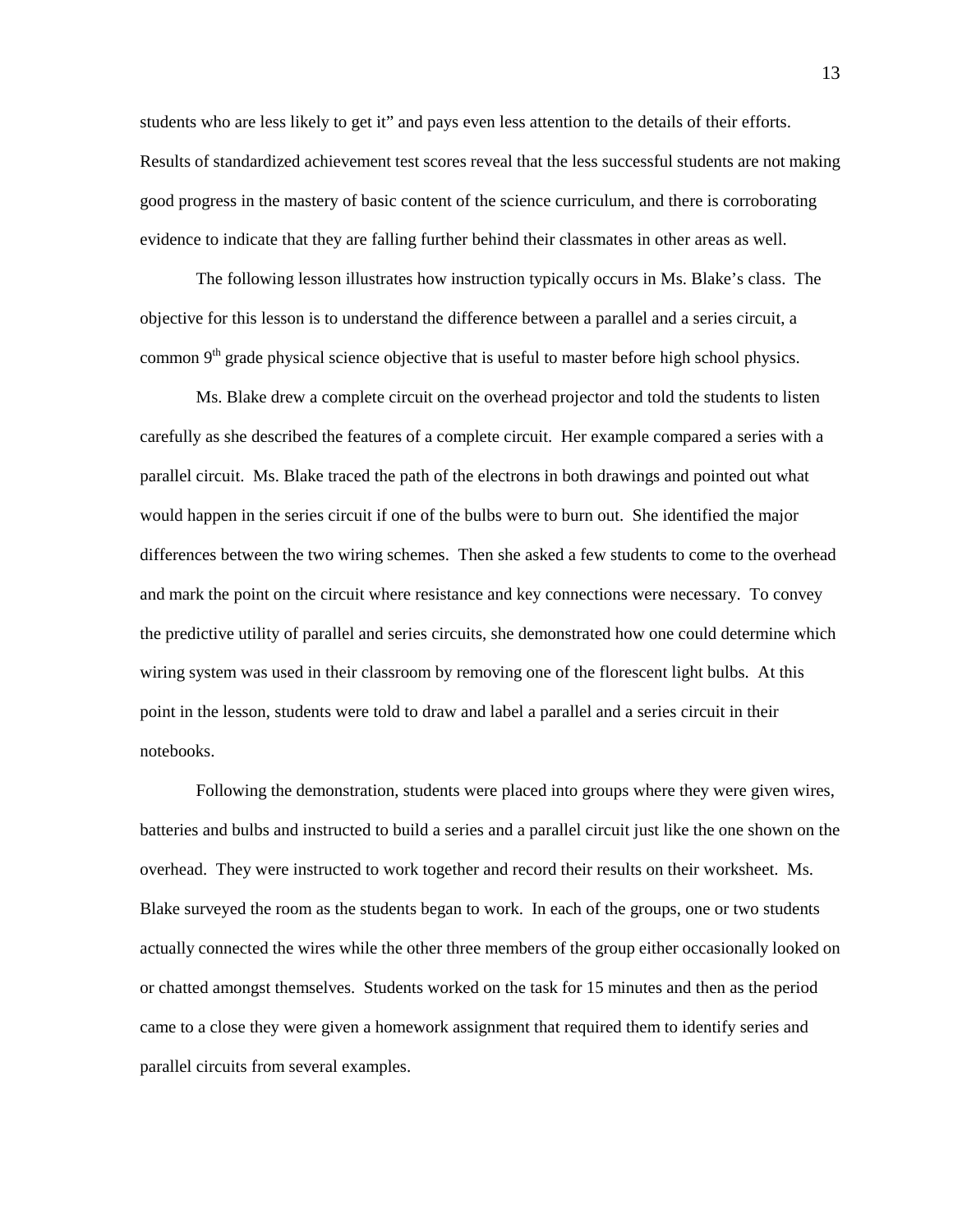#### **Analysis of Ms. Blake's Class from a Constructivist Perspective**

 From a constructivist perspective, there are four aspects of this lesson that are deficient. The first problem concerns the arrangement of the physical and social environment of the classroom. The physical and social environment of Ms. Blake's classroom communicates implicitly to students the idea that the teacher is the center of all activities in the classroom. The message is also conveyed that social interaction is expected to happen primarily between the teacher and students, and that she is the sole source of information.

 As with any social system, communication in Ms. Blake's classroom is not limited to oral and written language as its only system of conveying meaning. Objects, gestures, images and architecture also contribute importantly to learners' construction of meaning in Ms. Blake's classroom. The desk arrangement, for example, transmits the message that the most important activities are those of the teacher and they occur at the front desk. It also informs students of the expectations that students attend exclusively to what the teacher says and does, stay in their in seats, work by themselves and avoid talking to one another.

 From a constructivist perspective, this physical and social environment is less conducive to learning because it discourages students from interacting with one another. Students' thinking is narrowed to what the teacher asks and what she considers to be a correct response. Instead of being encouraged to ask questions, the role of the student is to answer questions. This leads students who are not confident that they know the right answers to minimize their participation in class. It also requires students to comply with the social rules that are set by the teacher (the authority), rather than actively participate in establishing social rules and hold themselves accountable for keeping them.

 The second issue relates to the roles that students and Ms. Blake play during her instruction. While Ms. Blake is very busy putting up circuits on the overhead projector, describing the features of parallel and series circuits, and demonstrating, with examples how to communicate and predict what would happen if one of the bulbs burned out, the students are passively listening – if we assume they are in fact listening. During her presentation, Ms. Blake has no way of knowing what students as a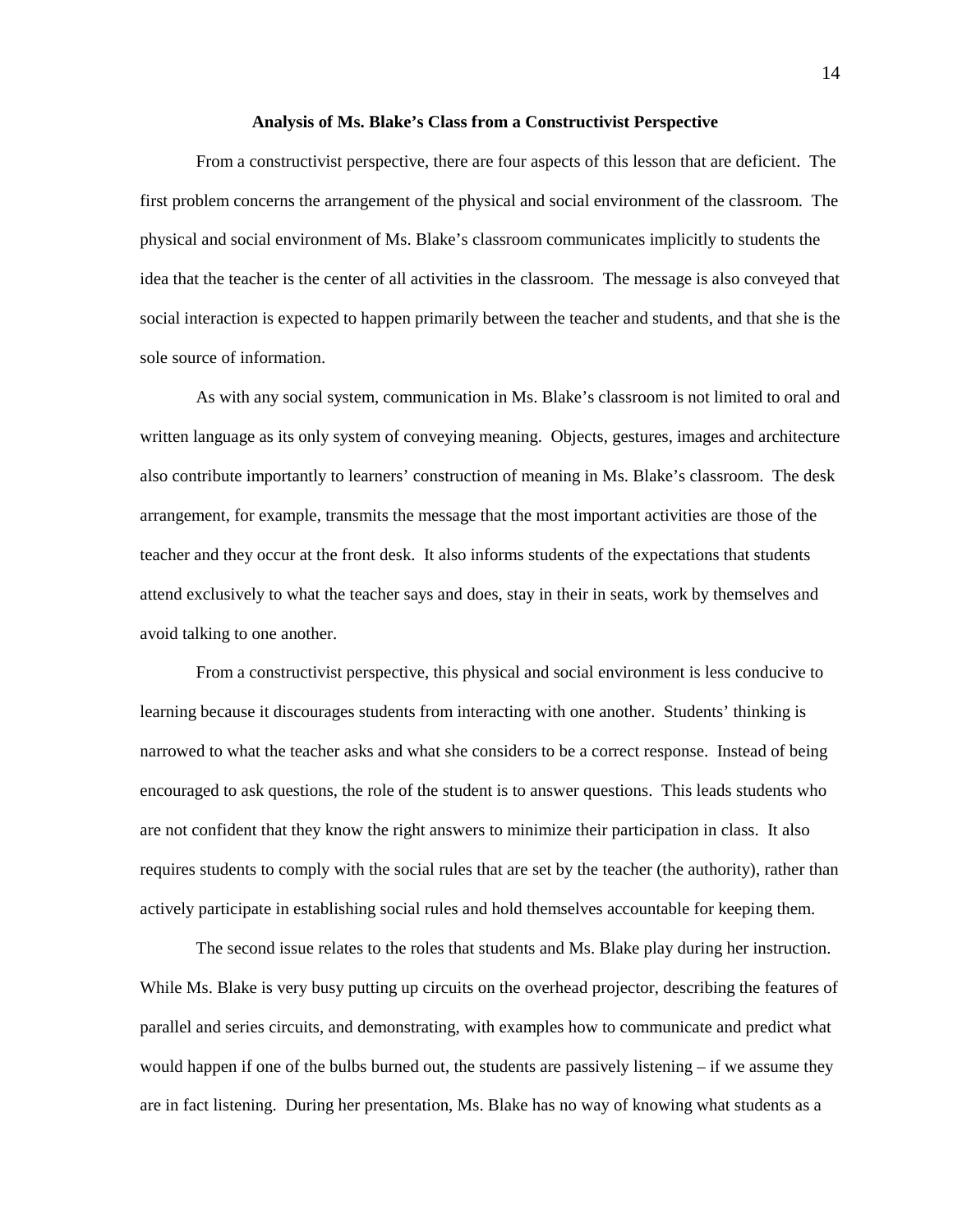group know about the subject matter, what perceptions or misconceptions they bring to the task, or how well they understand the information being presented to them (not to mention individual differences among students). In other words, except for the relatively few questions asked by Ms. Blake (who does most of the talking), and answers that are most likely given by students who know the right answers, there is little opportunity for adjustment for the instruction to students' level of understanding. Consequently, as the case suggests, while Ms. Blake is very active in thinking and providing information, students are engaged in a passive learning and thinking role.

 It must be acknowledged that Ms. Blake makes an attempt, however modest, to enable her pupils to engage in peer oriented learning when she asks students to work in groups to construct a series and a parallel circuit. In this instance the students are not challenged to construct meaning but rather to replicate with real objects the circuits she had drawn on the overhead. It is desirable to challenge students with tasks that they must complete through meaningful dialogue with peers as they strive to socially construct meaning. Unfortunately, Ms. Blake has neither determined what misconceptions about wiring the students hold, nor prepared the students for group learning, nor adequately structured the task. She also does not closely monitor student behavior or interact with her students as they work. As a consequence, this lesson includes only a perfunctory group task rather than a skillfully implemented cooperative learning task.

 The last concern involves the way Ms. Blake treats the science content. Although Ms. Blake provides an explanation of a parallel and a series circuit (by placing them on the overhead projector and describing the essential differences) and uses examples to demonstrate how to make predictions from both circuits, what are her students learning? For many students it is likely that they have learned to recall only the procedures for drawing the circuits – a learning achieved as they draw their own circuits on the worksheet and complete their homework assignment. Whether or not students have come to understand the concept of parallel and series circuits and are able to use it to solve their daily and real world problems is unclear. In fact, even though the students have practiced remembering the procedures and can use the words parallel and series, it is unlikely they will be able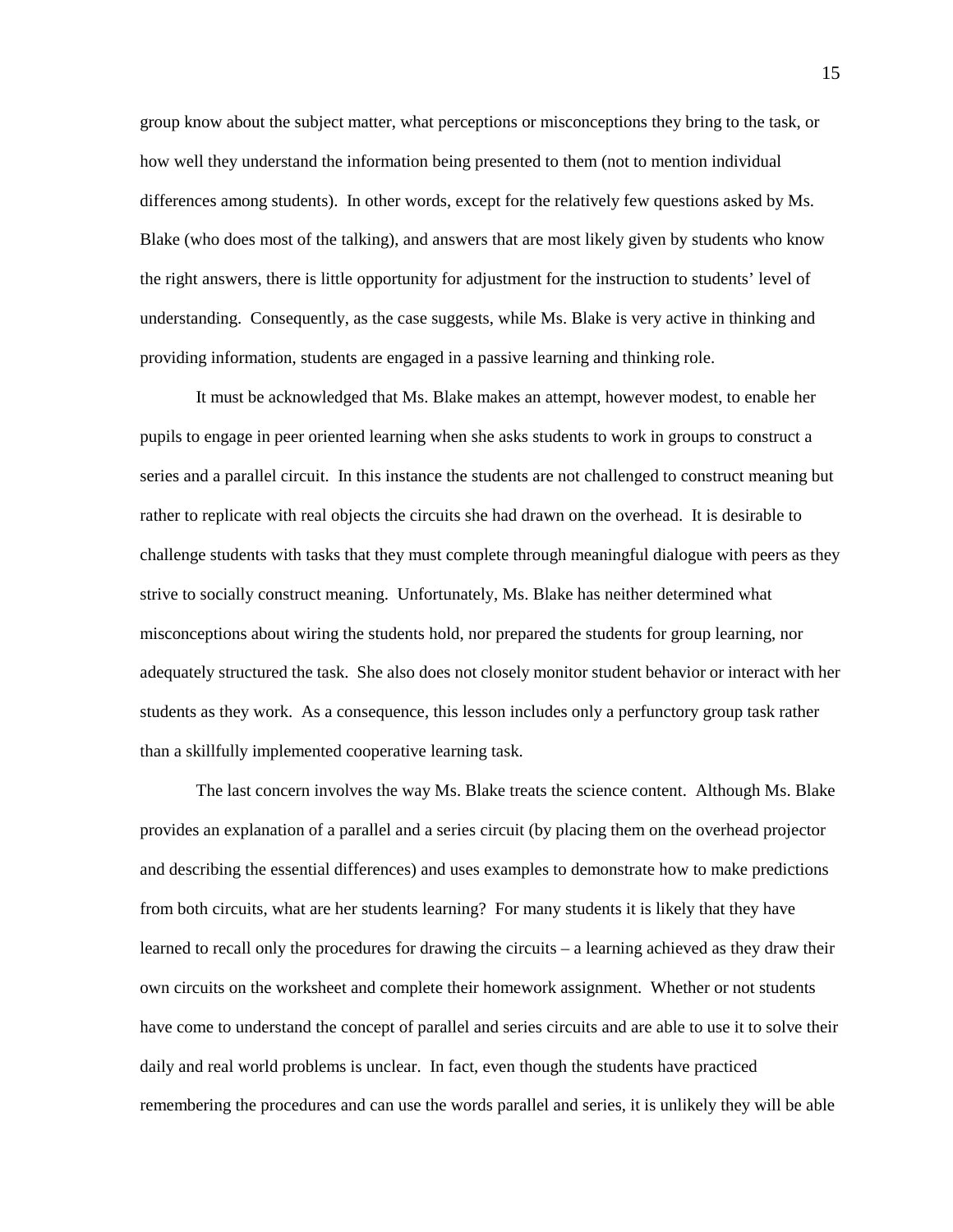to apply the concepts and rules in problem situations. Thus the necessary and sufficient conditions for acquiring the concept, rule and problem solving learning are not present in this lesson, and Ms. Blake has failed to assess students' learning outcomes adequately.

## **Ms. Blake's Classroom: A Constructivist Version**

### **Teacher Roles, Student Roles, and Interactions**

 Ms. Blake's ninth grade classroom can be distinguished from other classrooms both in looks and sounds. Upon walking down the corridors we hear from the classroom at the end of the hallway an array of voices and sounds like buzzing, chattering, an occasional "I got it" and sometimes expressions of frustration. Upon entering the classroom, we see clusters of students working with various objects. In fact, if it were not for the age of Ms. Blake, it would be hard to identify who the teacher is in this classroom. Ms. Blake is talking with one of the groups near the doorway and says, "Why did you select that arrangement and place the bulb there? Will it work if attached in another way? Talk about it in your group and I will get back to you shortly." She then moves to the next group, sits down with them and watches as students continue working with batteries and bulbs in the center of their cluster. They don't seem to notice Ms. Blake and keep on talking with each other. She is smiling as she observes them.

 If we enter this classroom with our traditional preconceived notions that classrooms of learning should be ordered, systematic and quiet, we will miss the dynamic learning that is occurring in this and other classrooms that are structured for cooperative learning and from a constructivist philosophy. In fact, we may even make the egregious error of thinking that Ms. Blake has lost control of her class and her students. We may notice several students frustrated after their initial attempts resulted in bulbs that did not light. Furthermore, we can't seem to find her desk; it appears to be in the back of the room, although it is hard to tell which is the back and which is the front of this classroom. Everything seems to be centered around the students.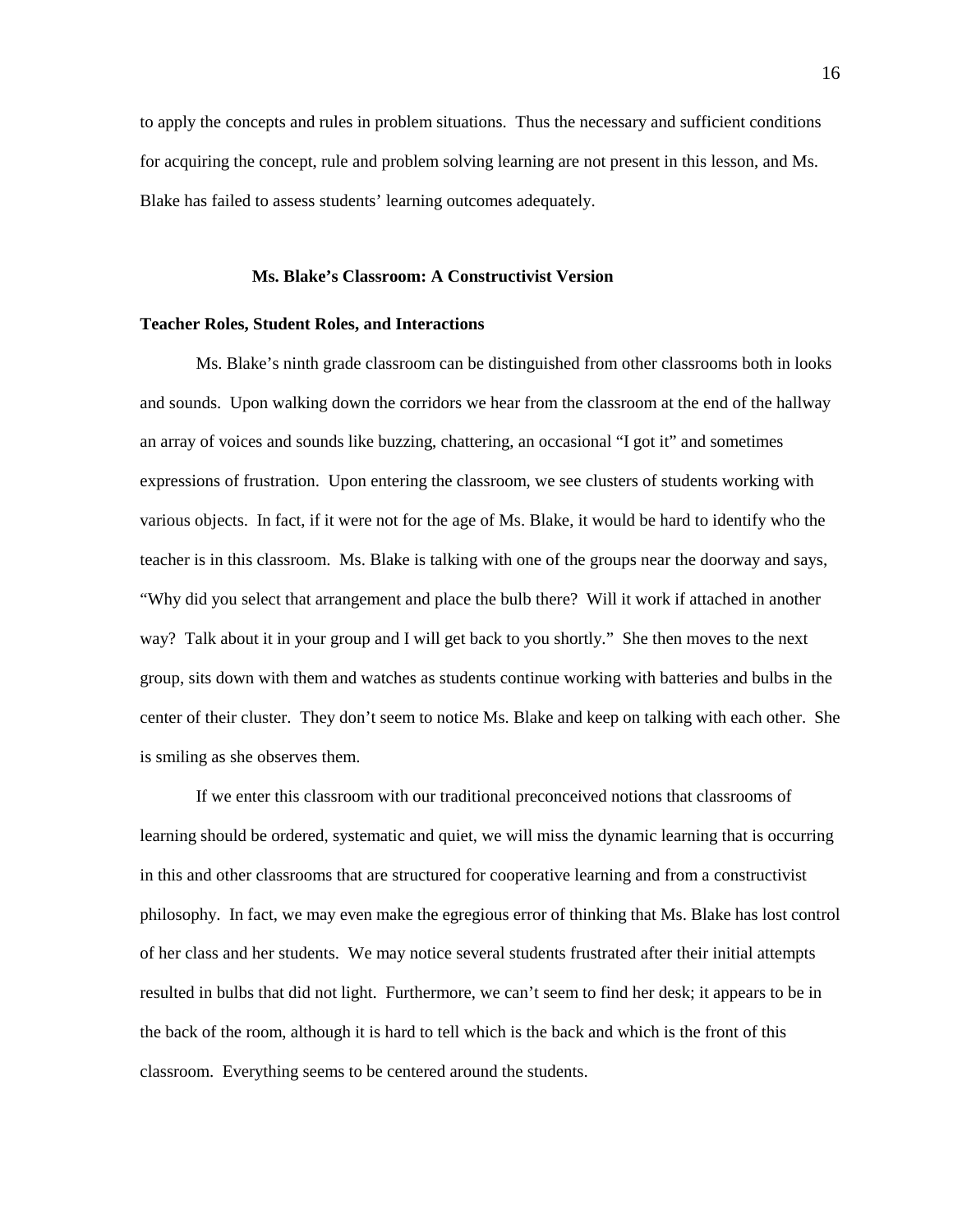Using the principles of cooperative learning and constructivist learning theory, Ms. Blake has carefully built a learning community in which inquiry and problem solving, along with careful attention to the ways of teacher-student and student-student interaction, are subtly arranged to promote deep and enduring learning. Ms. Blake approaches teaching and learning from a constructivist perspective and believes that we (both children and adults) construct our own understandings of the world. Therefore, the learning process must challenge us to reflect upon our interactions with objects and ideas and make sense of our world by synthesizing new experiences into what we already know or understand (Brooks & Brooks, 1993). Furthermore, Ms. Blake knows how important it is to challenge and empower students to "ask their own questions and seek their own answers … to understand the world's complexities" (Brooks & Brooks, 1993, p. 5). Additionally, Ms. Blake realizes that to empower students to inquire and explore their worlds they must interact with one another as a community of learners and they must be able to do so frequently and easily. Ms. Blake also understands that for learning to occur students must struggle to understand their environment and that for true growth to occur students must learn to endure a period of mental discomfort or cognitive dissonance. Thus, she must design the physical and social structure of her classroom to enable students to work together cooperatively, embrace uncertainty and learn to enjoy the struggle to make sense of their environment.

## **Establishing a Cooperative Learning Classroom Environment**

 Ms. Blake values the use of cooperative learning tasks and understands the importance of creating a supportive physical and social classroom environment that will promote inquiry and problem solving among students. She wants students to make sense of their worlds and new information, and she knows students need to take risks in trying out new ideas and in explaining why something works or doesn't work. She understands that students accustomed to being told answers and how to proceed may experience frustration as they are forced to dig deeper and construct their own rules and explanations. She also recognizes that students benefit from being able to "think aloud" together as they struggle to understand and solve problems. Therefore, she organizes her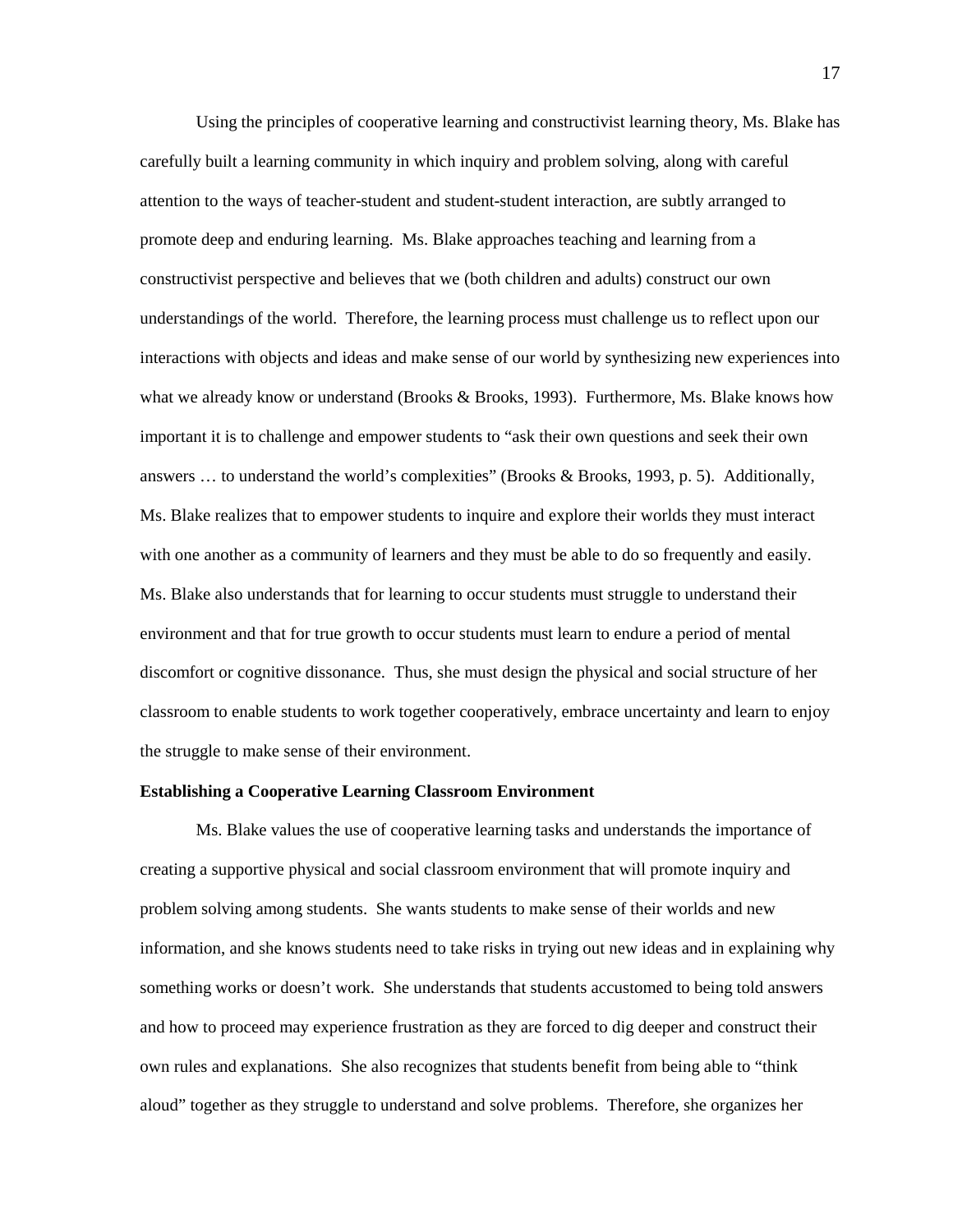lesson for small group, face-to-face cooperative learning. This choice for student grouping and goal structure is supported by research that consistently reports the benefits of cooperative goal structures (higher achievement and performance for a variety of educational objectives, efficient use of resources, and enhanced student self-esteem (Johnson, Johnson, & Smith, 1991; Johnson & Johnson, 1994). It is also entirely consistent with a constructivist emphasis on the social nature of learning and the essential role of dialogue in learning.

Ms. Blake's classroom projects and assignments require that they work interdependently so that they produce one outcome (a paper, a completed project, one set of answers, etc.). Furthermore, she knows that the success of the groups depends on the sum of each individual's contributions, group social skills and dependability. Thus she provides direct instruction in interpersonal and small-group skills so students understand that they are to promote productive working relationships (valuing and receiving input from all members) as they cooperate to complete a task. Students also understand that the groups are to work cooperatively, and if one group finishes their project before other groups, that they are to help other groups (Johnson, Johnson, Hollubec, & Roy (1984). Finally, students understand that they are each accountable to other members in their group as well as to each of their classmates and that their dependability as a group member and contributions to their group project will be assessed and evaluated. Ms. Blake creates the environment that Brooks and Brooks (1993) delineate as essential for constructivist classrooms:

… when the classroom environment in which students spend so much of their day is organized so that student-to-student interaction is encouraged, cooperation is valued, assignments and materials are interdisciplinary, and students' freedom to chase their own ideas is abundant, students are more likely to take risks and approach assignments with a willingness to accept challenges to their current understandings. Such teacher role models and environmental conditions honor students as emerging thinkers (p. 10).

Ms. Blake focuses on establishing a physical and social environment in which her students can become "emerging thinkers." Ideally, in such a learning environment, her students will want to take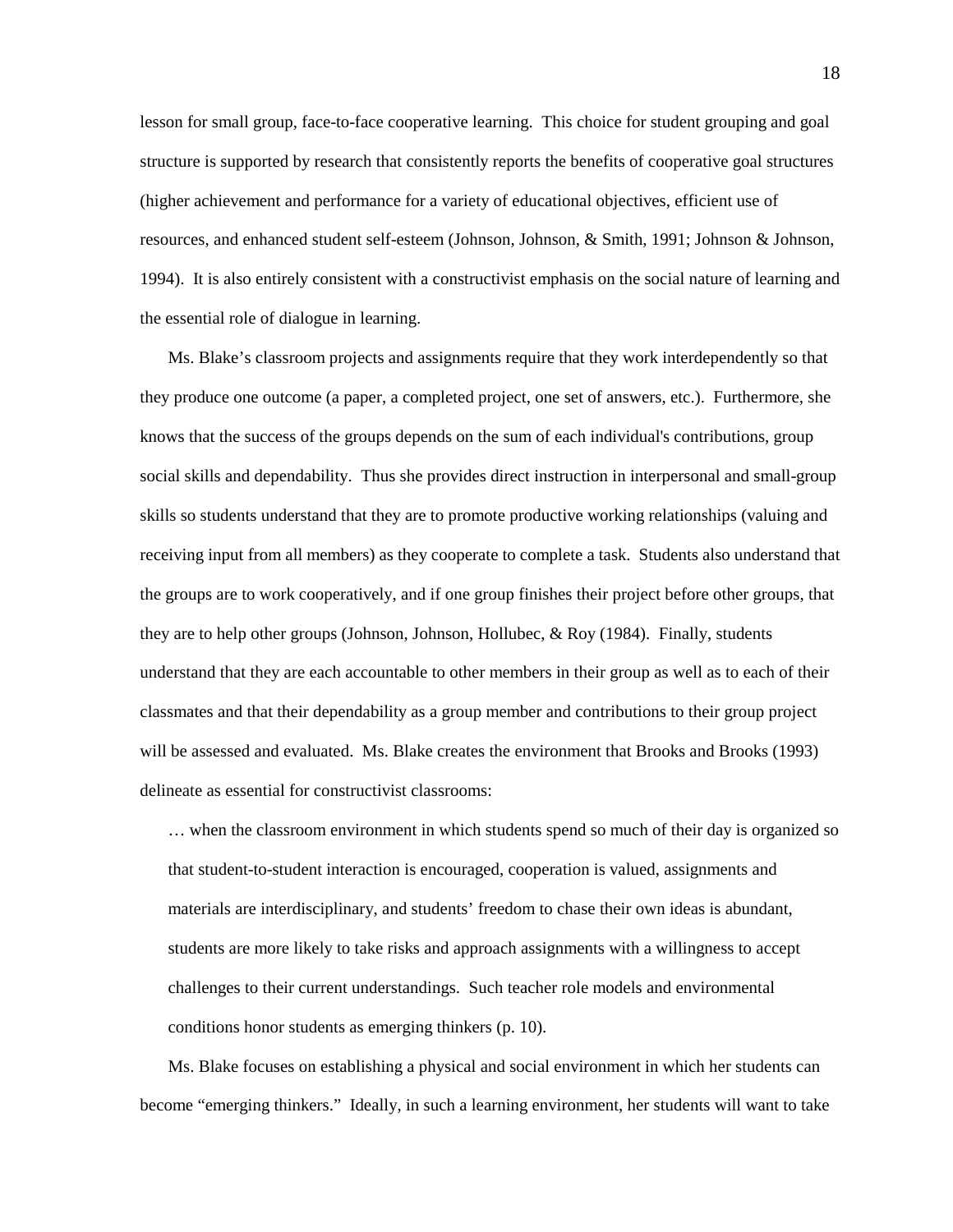risks, explore new ideas and become deeply engaged in the process of inquiry and problem solving. To support her students' cognitive quest, she will need to focus considerable attention on understanding her students' constructions of what they encounter. For it is only through careful observation, listening and subtle questioning that Ms. Blake can understand their constructions (how they view the objects and ideas they encounter), and then determine how best to subtly intervene in the learning process. Excellent teaching has been described as having "transformative power" (Sprague, 1993), for teaching not only enlightens but also can empower students to learn. Sprague captures the dynamic of inductively oriented, interactive teaching by saying it "… works when students are fully engaged in the activities of the class . . . when students persist and take risks . . . when students become engaged with each other . . . and become deeply engaged in the subject matter" (pp. 252-254).

## **Creating the Conditions to Guide Students' Learning: The Constructivist Lesson and Its Rationale**

 Some time after Ms. Blake is confident her students are acclimated to working effectively in cooperative learning groups, she decides to introduce them to the difference between a parallel and series circuit. Knowing that she must approach this lesson by "posing problems of emerging relevance to students" and by " structuring learning around primary concepts" (p.35 and p.46, Brooks & Brooks, 1993), Ms. Blake contemplates ways she can introduce the concept and need for understanding types of circuits to her students. She knows that students must have ample experience manipulating simple circuits before they can move on to the more complex parallel and series circuits. She decides to challenge her students to construct a simple circuit to discover the value of communicating and predicting what will and will not work so they will have a foundation for understanding the more complex parallel and series circuits. Thus, students will be asked to struggle with the concept of the flow of electricity and through trial and error, develop an understanding of the difference between parallel and series circuits. It is also abundantly evident that Ms. Blake has a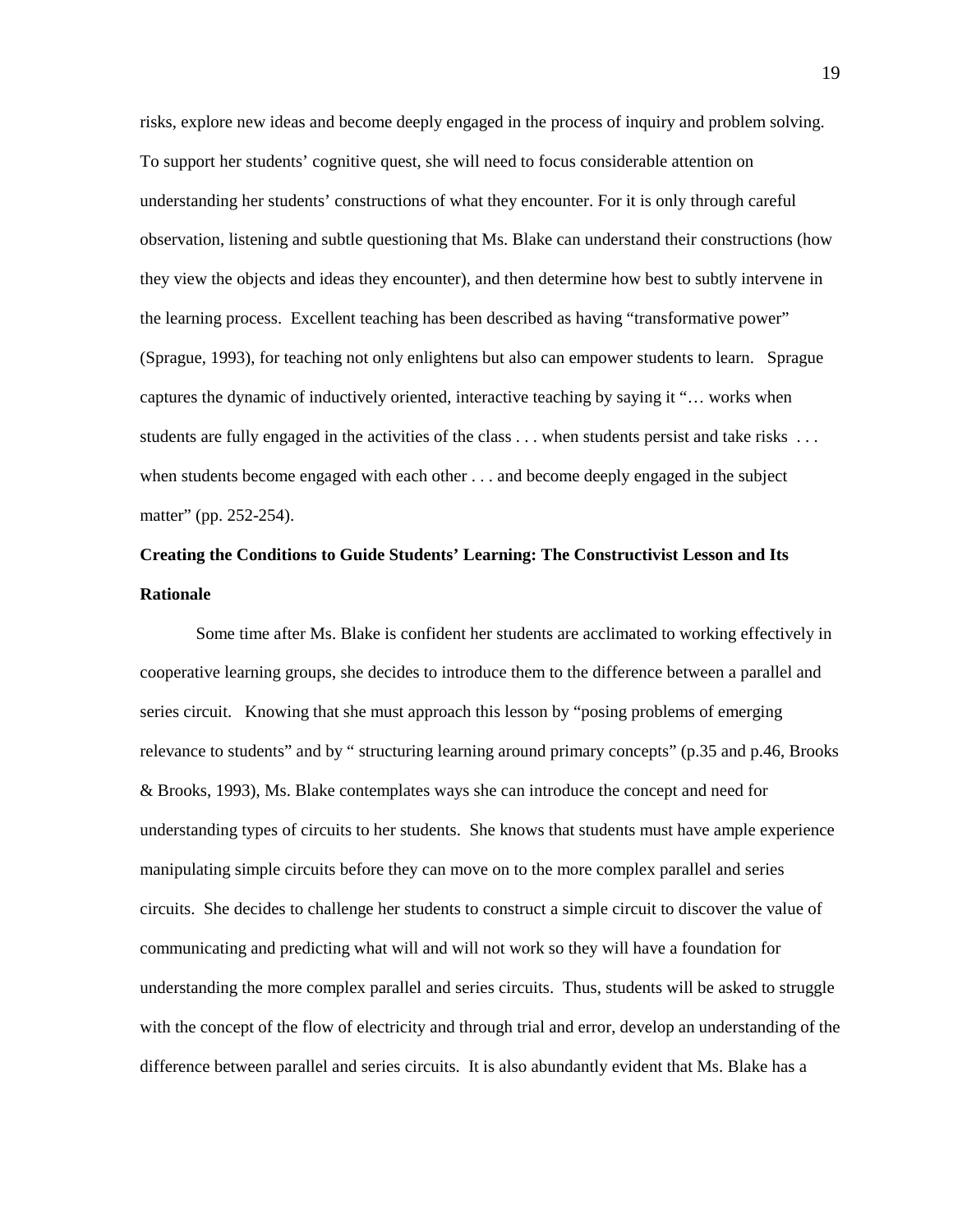detailed conception of her desired learning outcomes for her students and has prepared a carefully planned set of experiences to guide students to accomplish her goals.

 Ms. Blake decides to begin the lesson by having students first complete a simple circuit using a battery, bulb and wire. As the students arrive for class and assemble in their groups, they discover the materials they need in a box for each group of two students. Ms. Blake knows that before students can move on to more complex circuits, they must first understand and be able to construct a simple circuit consisting of a battery, bulb and wire. She knows that many of her students do not understand that electricity must flow from the battery through the light bulb and back to the battery to make a complete circuit. She challenges them by asking, "Can you find a way to light the bulb using only one piece of wire and a battery?" Working in their groups, students eagerly attack the task. After an initial attempt to hook up the battery and bulb the students may report that they need two wires to complete the circuit. Ms. Blake assures them that it is possible to make the bulb light using only one wire and a battery. When Ms. Blake observes a group successfully lighting the bulb, she asks them to draw a picture of the circuit they have constructed and then to explain what they did and why they think it worked. She then challenges the group to see if they can find another way to make the light bulb light using only the materials they have. At this time it may be important to encourage the students by telling that there are as many as 5 or 6 configurations that will work. Each time a group successfully completes another configuration she challenges them with, "Can you find another way to make the bulb light?" Before moving on the more complex circuits, Ms. Blake may use whole group instruction to check for understanding by asking the entire class to respond to overhead drawings of circuits and predict which will light and which will not. When there is disagreement about a given circuit she simply advises the class to construct the circuit in question to see if it works.

 After each group has successfully demonstrated its ability to construct a simple circuit, Ms. Blake challenges students with ever increasing degrees of difficulty such as making two or three bulbs light. Each group is challenged to generated rules for the circuits. Then she asks them to compare and contrast their various circuits and to discuss the advantages and disadvantages of each.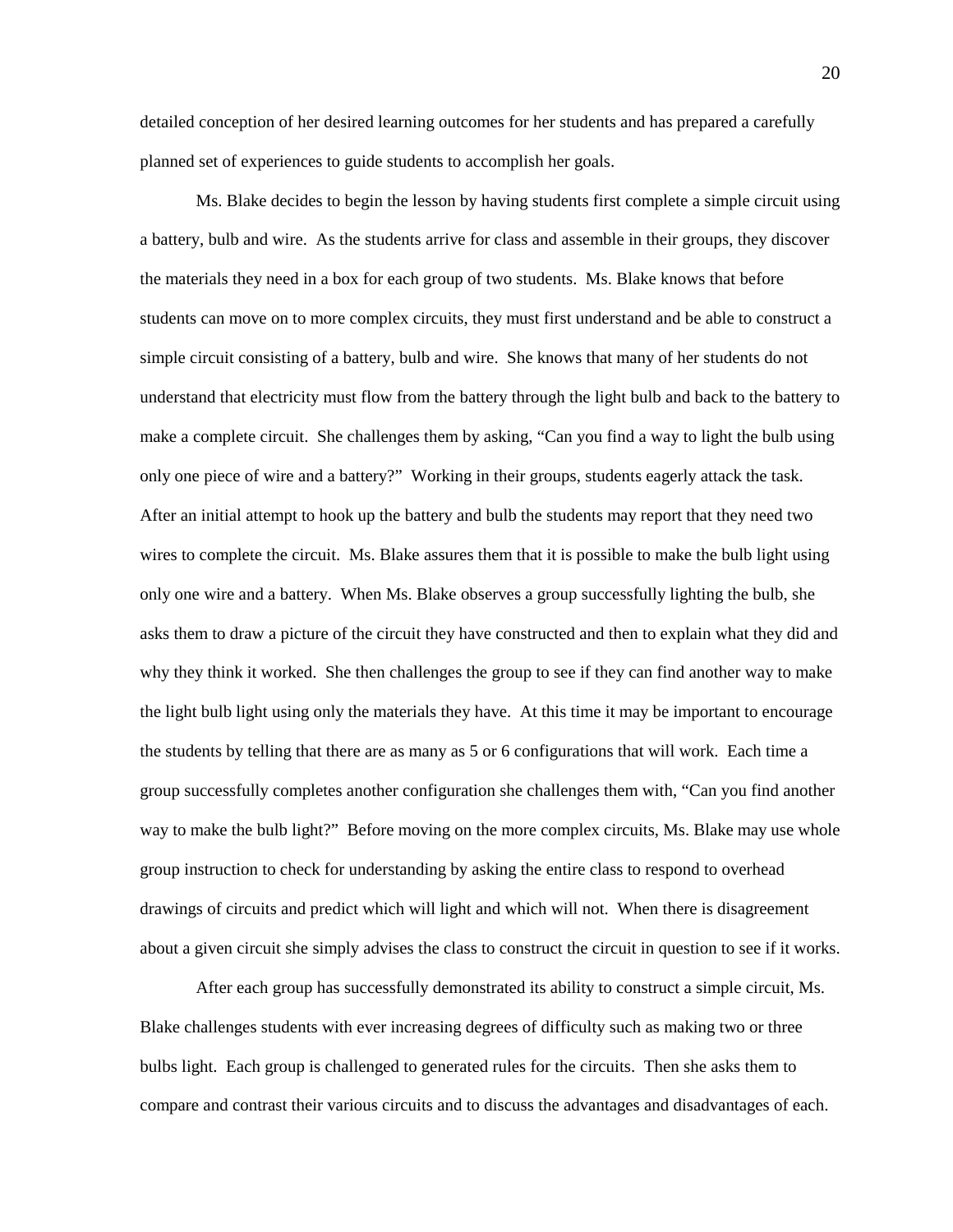She further challenges students to consider the aspects of the larger world by asking, "What circuit would work best for a flashlight, a Christmas tree, or a reading lamp? Why? Why do you think the flashlights are designed as they are?"

 Once Ms. Blake is confident students understand simple circuits she challenges them to design a circuit that when one bulb burns out the other remind on (a parallel circuit). She illustrates the importance of this type of circuit by removing one of the light bulbs from the ceiling of the classroom as the students note that the other light bulbs stay on. This time she asks them to draw their proposed circuit first and then build the circuit to test their design. As she moves from group to groups she listens to the kinds of questions students ask each other as they struggle to adapt what they learned about simple circuits to a new problem. As students consider what might work, they reveal their "suppositions" about what they understand about circuits. Ms. Blake, in turn, carefully considers how to adapt her instruction on electricity to address any student misconceptions that have been exposed. As students compare and contrast their results and discuss reasons why knowing about circuits might be useful, they ask if they could examine a set of Christmas tree lights to see what type of circuit they contain. The successful performance of her pupils with parallel and series circuits informs Ms. Blake that they are ready to tackle even more complex circuit designs that may include buzzers and switches.

 Since she is now certain that her students can identify and construct a parallel and series circuit. Ms. Blake now introduces them to electrical schematics she knows will pique their interest. These circuits may include the wiring plan for the school or the schematics for video games or audio devices. Next, in cooperative groups she challenges her students to prepare a list of the ways series circuits differ from parallel circuits. From these lists and the class discussion that ensues, her students come to realize the difference between parallel and series circuits. Next, she asks students to prepare a list of rules to remember when making a parallel circuit. Then students discuss the rules generated by the groups while Ms. Blake "mediates the environment" (p. 17, Brooks & Brooks, 1993) and provides any important rules that were missed by the groups. Finally, Ms. Blake asks each group to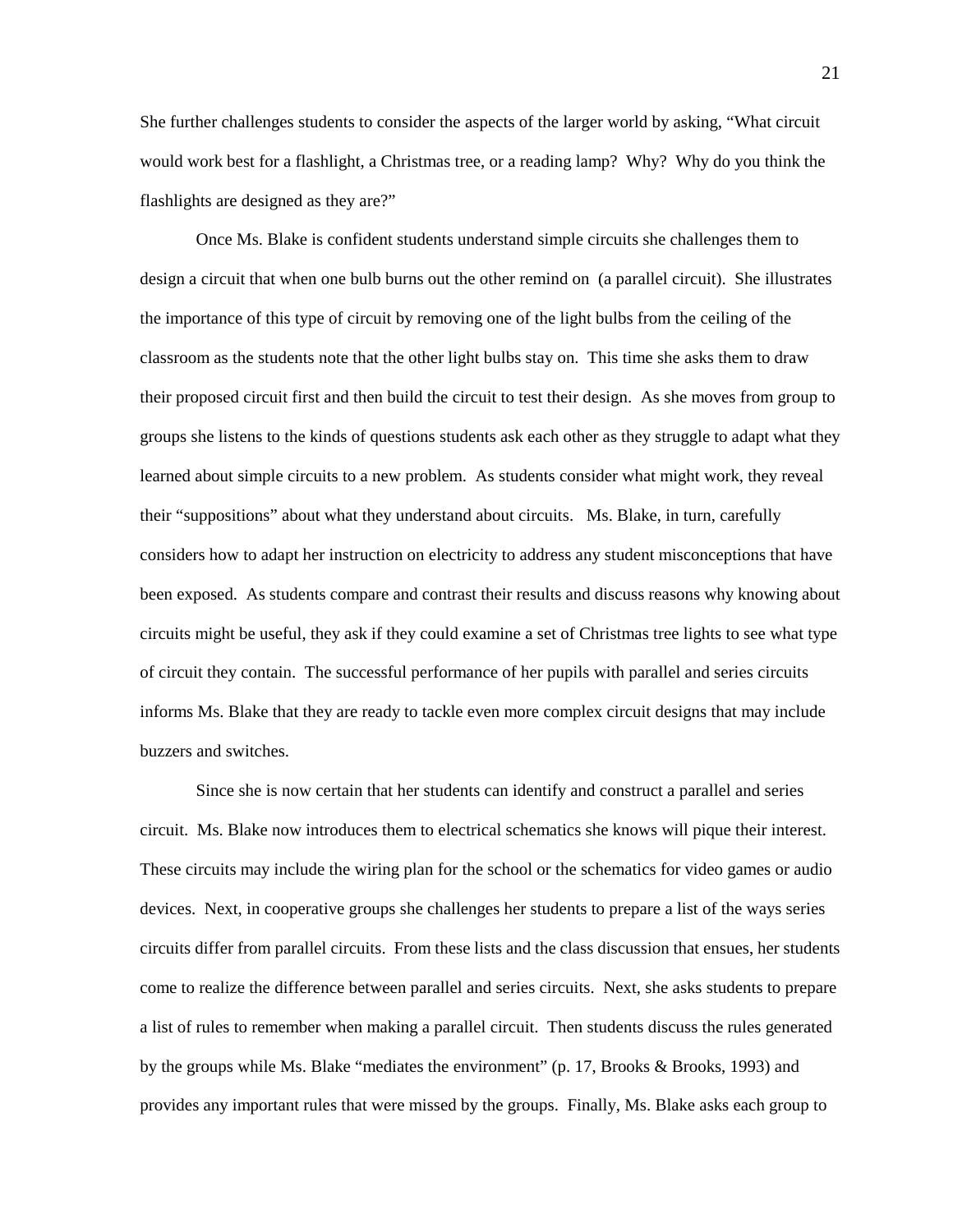prepare either a complicated series or parallel circuit. Students then move from table to table to determine which type of circuit each group has constructed.

 As her students begin their identification task, Ms. Blake moves from group to group so she can listen to discussions, observe students working on their projects, and intervene in the learning process, as she deems appropriate. Furthermore, as she observes, listens and interacts with students, she evaluates their understanding; this information about her students' present understanding will guide decisions about future lessons.

In this constructivist lesson Ms. Blake has created a classroom environment rich in studentto-student interaction formed around challenging problem-solving projects relevant for her students. Learning in her classroom occurs when students struggle to make connections from what they know in relation to the more complex and larger world. Ms. Blake has set in motion a fertile environment in which to stimulate her students' growth as emerging thinkers who trust and value their own and each others' questions and answers. Not until the students developed an understanding of the difference between the two types of circuits did Ms. Blake identify these circuits as parallel and series. This constructivist vision of a teaching emphasizes that teachers "... look not for what students can repeat, but for what they can generate, demonstrate, and exhibit" (p. 16, Brooks & Brooks, 1993). As Kaufman (1996) states, "Learning does not occur in a vacuum and is best mediated through supportive social networks" (p. 44).

### **Myths About Constructivism**

There are certain misconceptions and myths that have evolved concerning constructivist instructional practices. They stem primarily from misinterpretations of underlying principles of learning posited by constructivism. In this section, misconceptions and myths will be identified, analyzed and countered.

Constructivism posits that learners construct their own reality based upon their individual perceptions of prior experiences. Thus, each person's knowledge is a function of his or her prior experiences, how they are perceived and how they are organized. Once organized into complex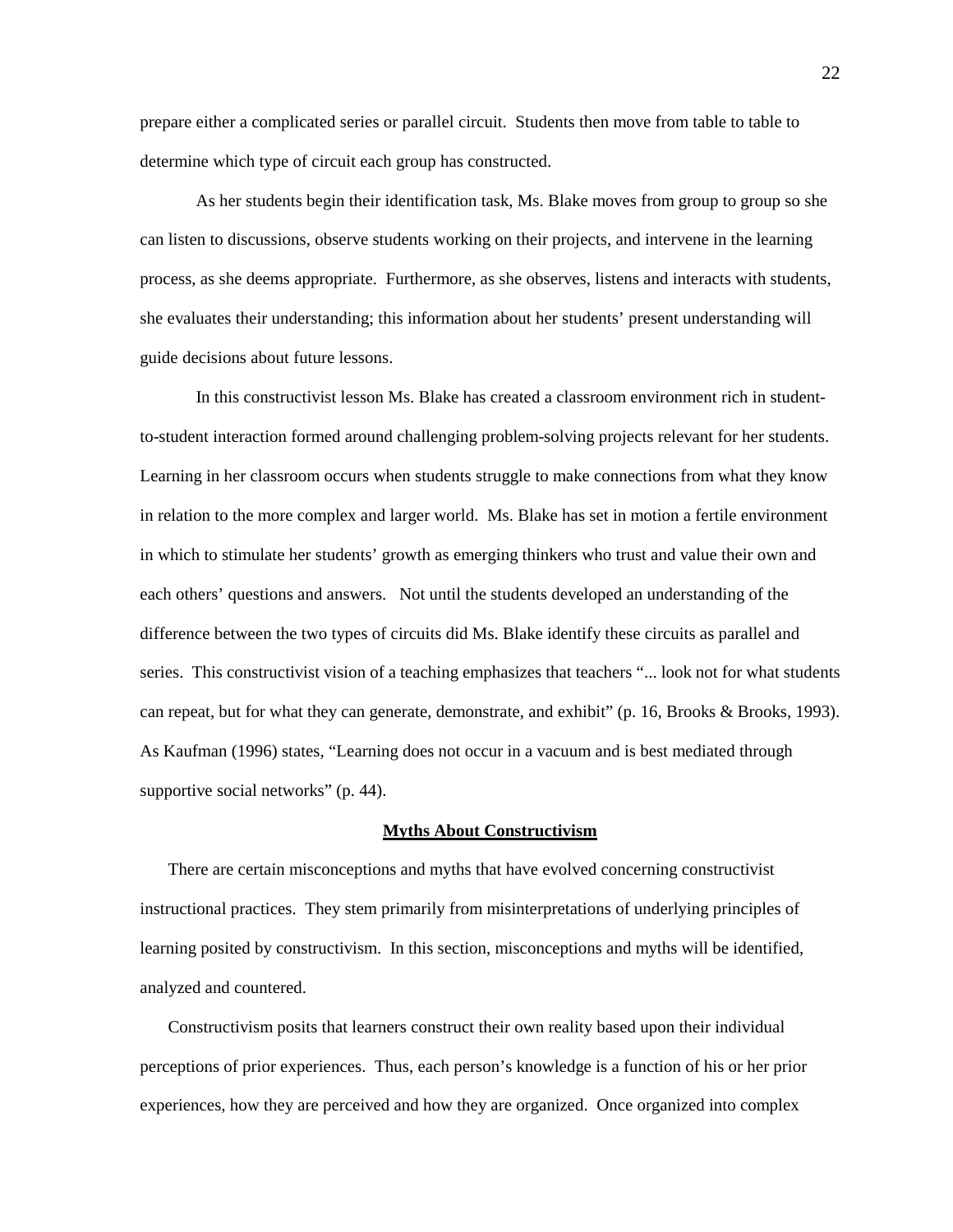mental structures, we use our cognitive frameworks to interpret objects, ideas, relationships, or phenomena (Brooks & Brooks, 1993, Jonassen, 1993: Jonassen, Peck, & Wilson, 1999). Thus, what a person knows is grounded in one's unique perception of his or her physical and social experiences; and we use our varied mental capabilities to explain, predict, or make inferences about phenomena in the real world (Jonassen, 1991).

These assumptions about how learners learn give rise, in turn, to important practical questions about constructivism applied to teaching. Specifically, if learners must each construct a unique reality, one that resides in the mind of the learner, then:

- **a) How can teachers create a purposeful/focused learning environment?**
- **b) How can teachers determine and ensure a common set of learning outcomes for students?**
- **c) How can teachers plan a set of instructional events or conditions when there is such unpredictability about what learning will be acquired?**

Erroneous answers to these questions based on fundamental misconceptions have resulted in at least five detrimental myths about constructivist instruction. Each will be clarified in the discussion below.

## *Myth 1: There is no focus for learning, no clear goal in constructivist-based instruction*.

Is it possible to create a purposeful learning environment under the knowledge construction assumptions of constructivist learning? The answer is an unqualified yes. Constructivism maintains that learning is purposeful, intentional and collaborative (Scardamalia & Bereiter, 1994), and that learners will actively strive to achieve a cognitive objective. However, constructivism does not prescribe a particular set of activities and thought processes in which the learner must engage in order to achieve intended learning. Nor does it offer clear guidelines for establishing a particular sequence of instruction. By no means does this imply that no learning outcomes are identified for learners as a group or that instruction cannot be planned in any systematic way (see Ms. Blake's case for a concrete example). Rather, it emphasizes the design of learning environments that focus on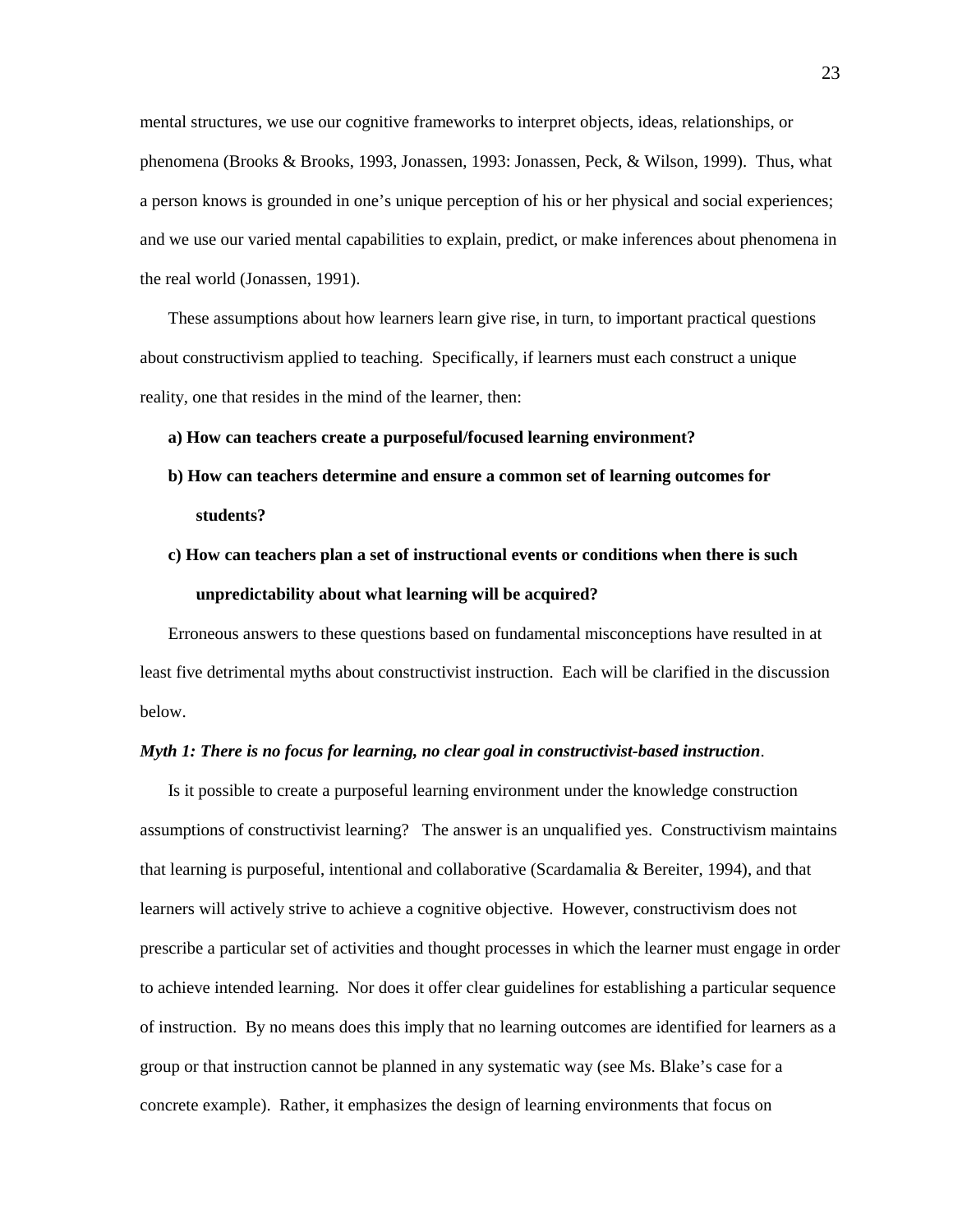knowledge construction, instead of reproduction (Duffy  $&$  Jonassen, 1993). Such environments, as Jonassen (1991) puts it, "are not unregulated, anarchic, sink-or-swim, open-discovery learning cesspools that many fear" (p. 136). As illustrated in Ms. Blake's case, constructivist learning environments are carefully designed for a knowledge construction task. Designing such a constructivist learning environment is admittedly a difficult task because there is a certain degree of unpredictability of outcome and complexity in knowledge construction process.

# *Myth 2: Constructivist based instruction is not thoughtfully planned; careful preparation is less important than in traditional instruction***.**

From Ms. Blake's example we learn that to design a constructivist learning environment, a teacher must first define a learning focus, some challenge, case or problem. What constitutes a problem is any relatively complex task (for the given learner), and ideally, one that is an authentic activity (i.e., design and construct a parallel and a series circuit). She also has to define a set of instructional goals and objectives, that is, specify what the learner must know to meet the task/challenge (how to construct a simple circuit, how to design and construct a parallel and a series circuit, identify the differences between a parallel and a series circuit). The learning strategies (where and how the learner will obtain those skills and knowledge) and the tools that can be used to better understand the problem/task/case must be identified as well. However, all of these design decisions are negotiated and refined through a collaborative process between the teacher and learners (see Ms. Blake's case).

 Once students are presented with a learning focus or challenge, the teacher and learners negotiate and refine what the learners have to learn (based on individual prior learning histories and predilections), where and how they are to acquire the knowledge and skills, and how they are to demonstrate the intended learning (performance criteria). Among the more important aspects of the teacher-student negotiation is reaching agreement on how the learner will demonstrate the desired learning performance. Without question, then, there is concern for validating the quality of students' achievement (i.e., assessing students' learning).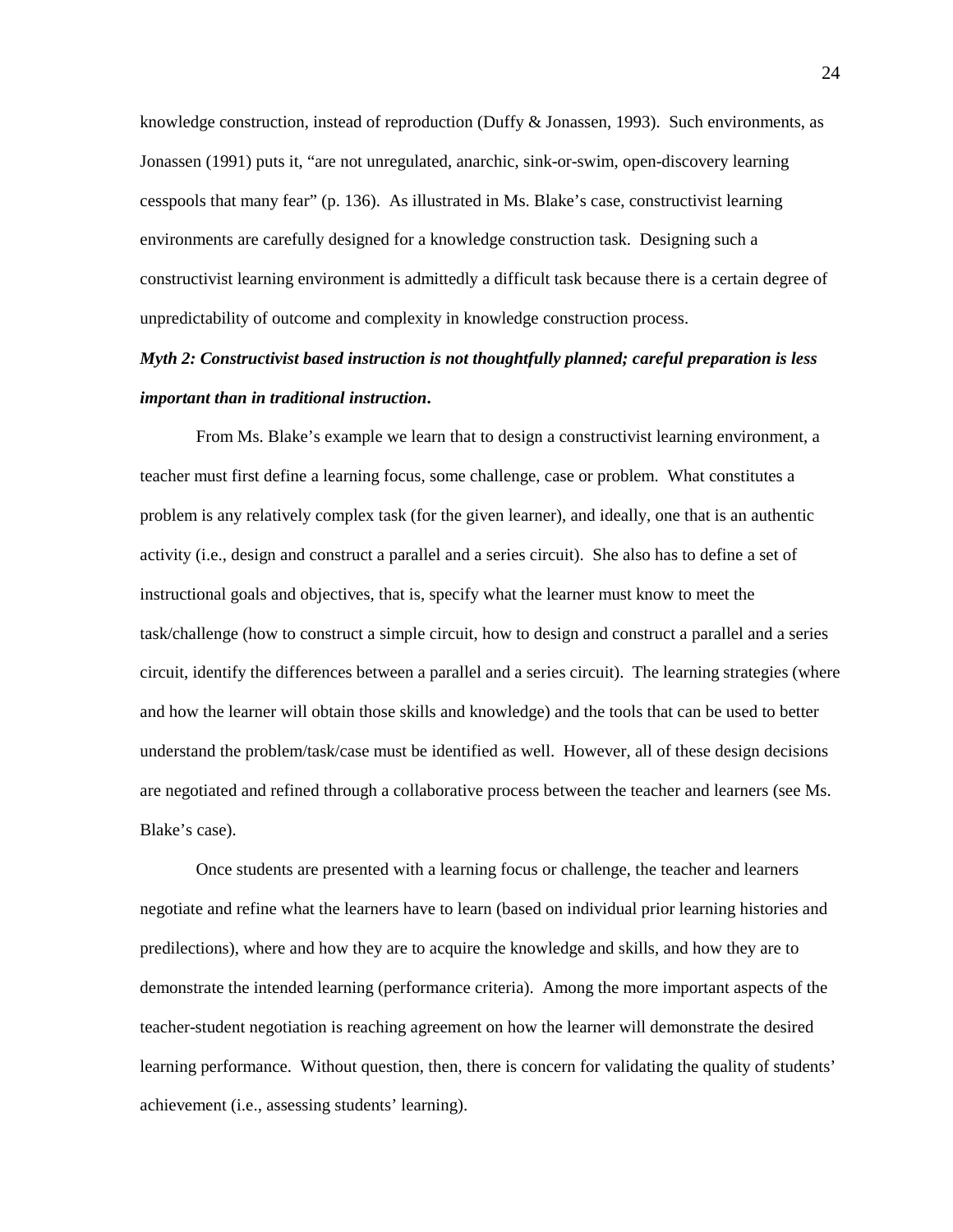For example, the teacher in Moll and Whitmore's study (1993) explains how learners in her class participate in designing the constructivist learning environment and the degree of control that the learners have over their knowledge construction process.

"The theme cycles are pretty much controlled, the topics anyway, by the kids. Right away at the beginning of the year we go through a group brainstorm process where the kids will put out anything they are interested in studying, and we put sharks and whales in the list together with some [who] said ocean, so that related topics are chunked together. And then the kids are asked to vote for their ten most favorite, and those are the ones that we do as group theme cycles for the year. I put my things on the list too" (p. 30).

Continuing, she explains how she designs each lesson and collects proper materials, saying: "[It] usually starts with some kinds of web, sometimes the kids would share what they already know. I usually ask them to generate lists of questions of what they want to know about and that helps arrange centers or activities, knowing what they're interested in, what their areas are" (p. 30).

As the above example and Ms. Blake's case show, in a constructivist learning environment, clear educational goals are established, authentic tasks and real-world, case-based experiences and contexts (rather than pre-determined instructional sequences) are carefully designed and sufficient verbal interaction between the teacher and students and among students is ensured.

## *Myth 3: There is an absence of structure for learning in a constructivist learning environment***.**

As illustrated in Ms. Blake's case, structure also exists in a constructivist learning environment. It emerges in two ways. On the one hand, a curriculum or a lesson has an organizing topic, task or question (design and construct a parallel and a series circuit) that sets the initial direction of the classroom conversation (Applebee, 1996). This overall focus provides direction for decisions for creating a seminal learning experience and key essential learning materials, as well as what will be peripheral to the principal topic or task. The judgment of which potentially related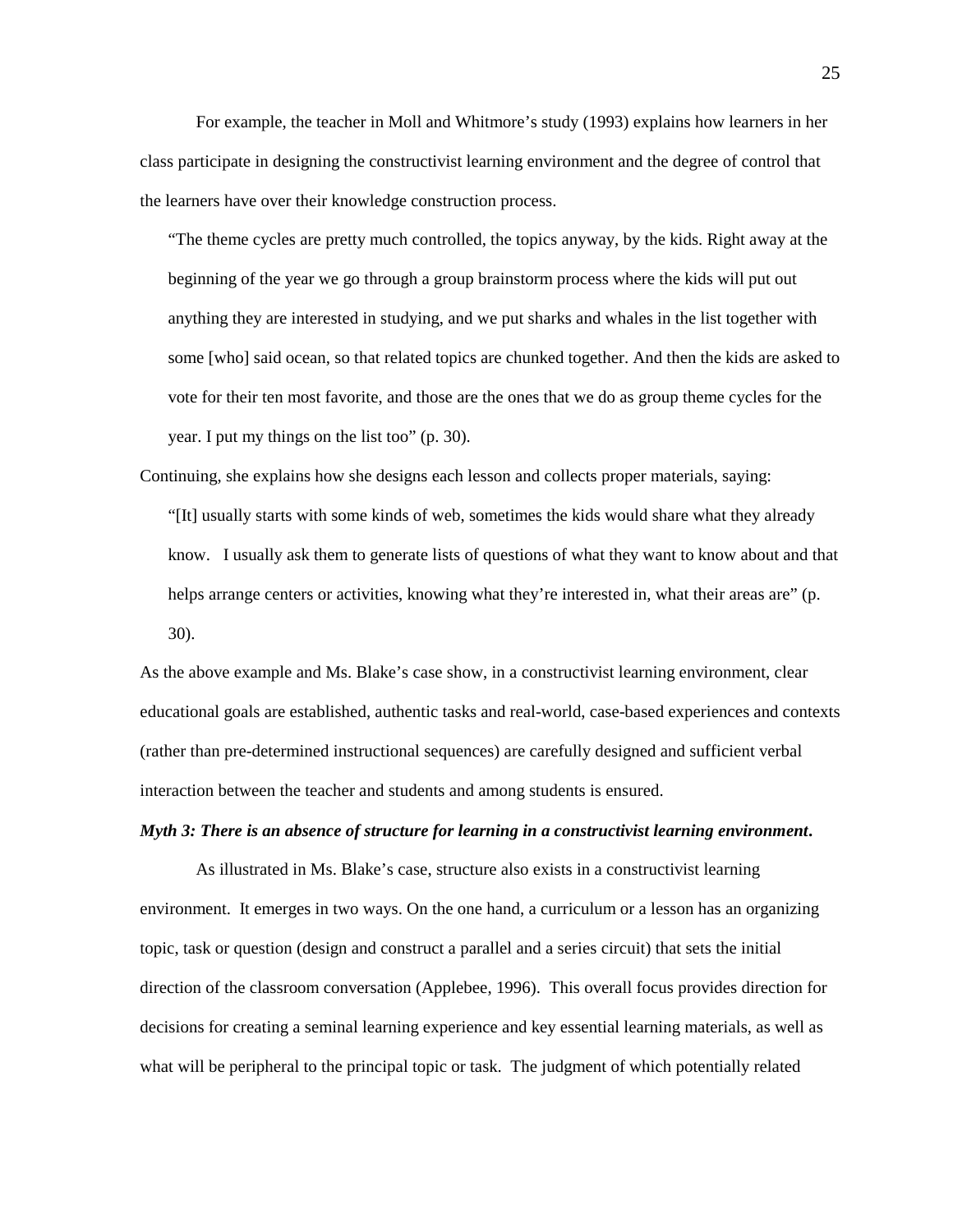topics will be relevant to the learning of the broader instructional goal, however, will continue to evolve in response to the interests and knowledge of each group of students (see Ms. Blake's case).

 The second aspect of structure involves the relationships among the various parts of a learning experience. For example, when presented with a problem to be solved, the teacher and learners search for its causes, note similarities and differences with tasks with which the learners are familiar, and classify it hierarchically or taxonomically as part of a larger system. Thus a constructivist teacher engages in a complex planning process although one that is different from what is prescribed in typical instructional theories.

## *Myth 4: As long as learners are involved in discussion and other forms of social interaction, learning will take place***.**

As demonstrated in Ms. Blake's case, in a constructivist learning environment, teachers must monitor discussions carefully to see if students get off track or develop misunderstandings about the topic, or if there is a need to intervene and redirect the discussion (Brown & Campione, 1994). It is imperative that the teacher carefully monitor group work and whole-class discussion and intervene as necessary to keep students on track, to stimulate consideration of key issues and perspectives, and to lead students to correct their misunderstandings. This calls for highly sophisticated teaching, requiring careful teacher judgment, essential aspects of the constructivist teacher's role.

# *Myth 5: Since teachers are not primarily engaged in delivering instruction (lecturing and explaining), their role in the classroom is less important***.**

In a constructivist learning environment, the teacher is certainly no less important; but the role of the teacher changes so that the focus is on guiding rather than telling the learner. Indeed, an argument can be made that teachers' roles are both more important and more difficult when teaching based on constuctivist views of learning. Guiding students to genuine understanding is a sophisticated process; no rules tell us when to intervene or how extensive the intervention should be. Teachers must make these decisions on their own, based on their knowledge of subject matter, learners, and learners' past experiences. Moreover, the number of on-the-spot decisions that teachers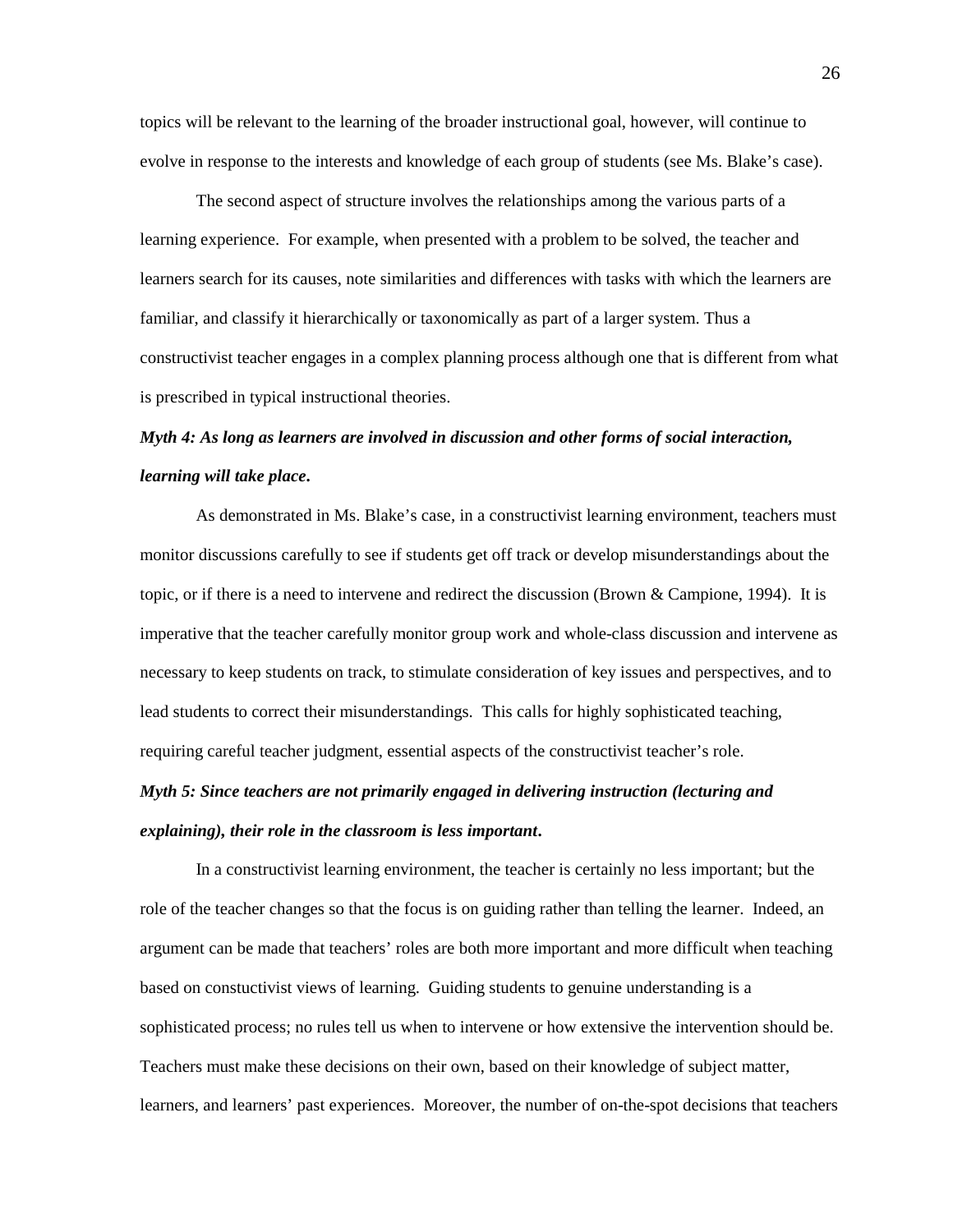must make in a constructivist learning environment requires skillful, reflective and spontaneous teachers who are capable of mentoring, coaching and facilitating students' learning.

### **Enduring Issues in Constructivist Pedagogy**

 In addition to the above-mentioned myths, there are some important educational issues that need to be raised with respect to the structure and duration of learning tasks and the nature and efficacy of learning challenges posed to learners. We next explore three such issues.

### *Issue 1: Degree of Structure in Learning Tasks*

 Very often new teachers preparing to enter the profession or in-service teachers engaged in school change efforts ask the same question about their ability to transform constructivist learning theory into classroom practice. They ask: How could I possibly maintain a structured learning environment if students spend so much time designing their own investigations and I spend so much time mediating those various investigations? How could I keep everyone focused, on-task and learning with so little structure.

 The structure in the constructivist classroom may look different than what some teachers originally envision when they think of the term, but it is there nonetheless. Structure in the constructivist classroom is negotiated with the child and can include norms, procedures and policies that could easily go unnoticed by the novice eye. In one setting, students might move about the classroom freely to get supplies, meet study group members, confer with the teacher or return to work started at an earlier point. And students' have the opportunity to be self-directive or not as they desire.

 The constructivist teacher incorporates lessons of all types into classroom life depending upon her analysis of the needs of her learners. One day a visitor might find this teacher encouraging students to share their interpretations of characters in the book they are each reading. Or, they might find this teacher leading a session in which she is sharing the conventional forms of a business letter to a group of student with rough drafts. In these cases, the structure (small group meetings with the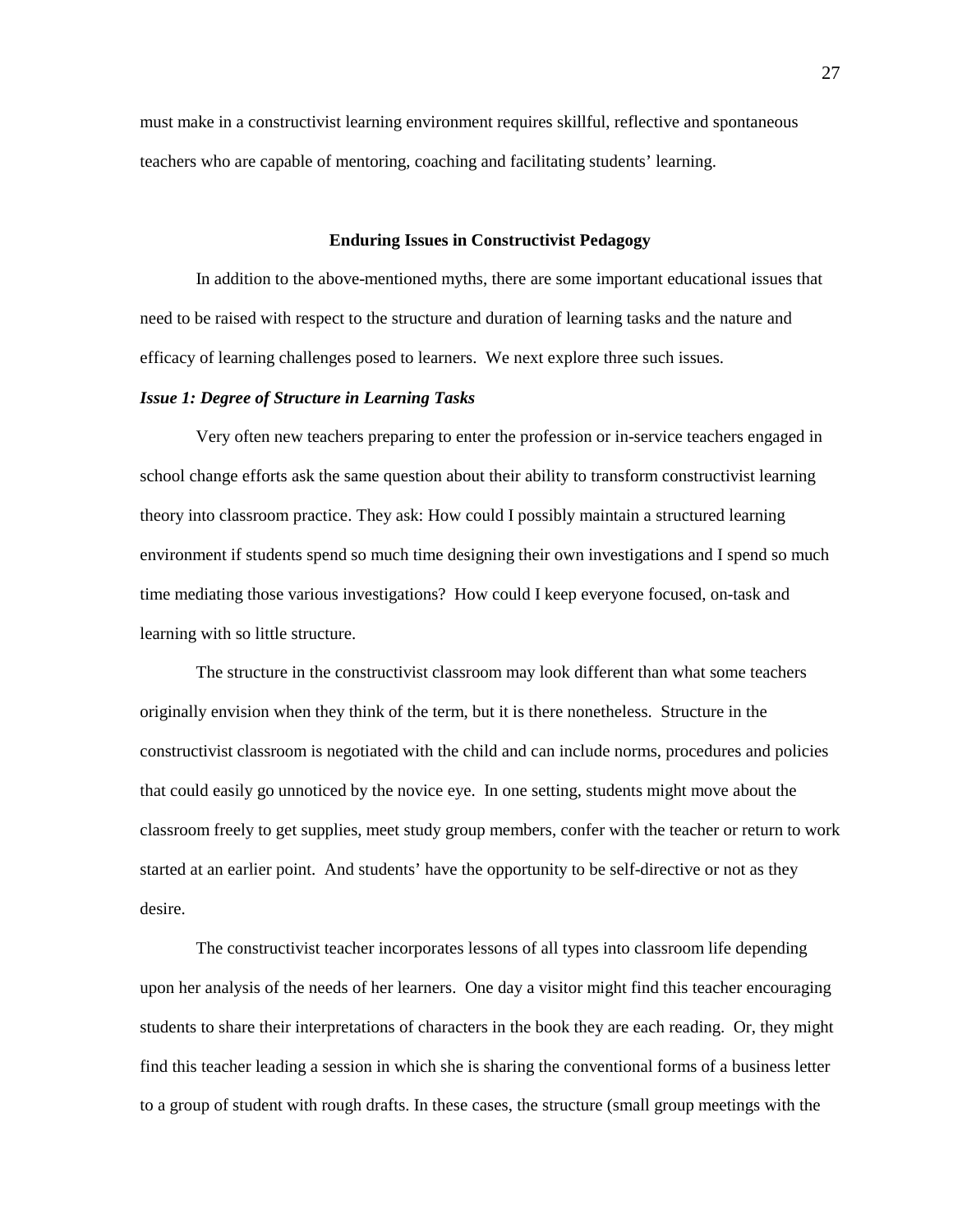teacher) may look similar, but the teachers' instructional objectives and students' opportunities to change their current perspectives are different.

 In another constructivist classroom, the students may be seated in rows facing the chalkboard working on an arithmetic problem. Let's examine a particular problem and the teacher's role in guiding students to solving it. The teacher has presented an ill-defined problem involving how to configure the tables for that evening's parent open house with the constraint that the tables seat a maximum of 6 and there are 87 parents attending that evening. The students are trying to determine how many tables they need to set up for the open house. The teacher encourages multiple interpretations of the problem and multiple pathway solutions. Of particular interest to the teacher is how the students deal with the remainder, since six is not a factor of 87. The students' differential responses will help her determine which students' understandings of the part/whole relationship will make instruction with more sophisticated division problems appropriate and which students can benefit more from further problems with the part/whole/remainder relationships.

 The above classroom illustrations serve to describe the variability of classroom structure compatible with constructivist pedagogy. Constructivist learning theory is not prescriptive, neither dictating classroom structure nor teaching technique. It does explicitly state that conceptual change is the key to cognitive growth and development, and thus conceptual change becomes an essential quest for the teacher's professional action. The precise nature of that endeavor is derived form the teacher's negotiations with the learners.

### *Issue 2: Efficiency of Learning*

Because teachers have limited instructional time, the manner in which time is used in the classroom will always be a concern for teachers. Teachers feel considerable pressure to complete the requirements of their assigned curriculum. Thus it is predictable that teachers and educators in general will raise questions about how to accomplish the most with the time that is allocated. However, answers to questions of efficiency are not easily answered. There is neither universal agreement concerning precisely what the outcomes of schooling should be, nor agreement about what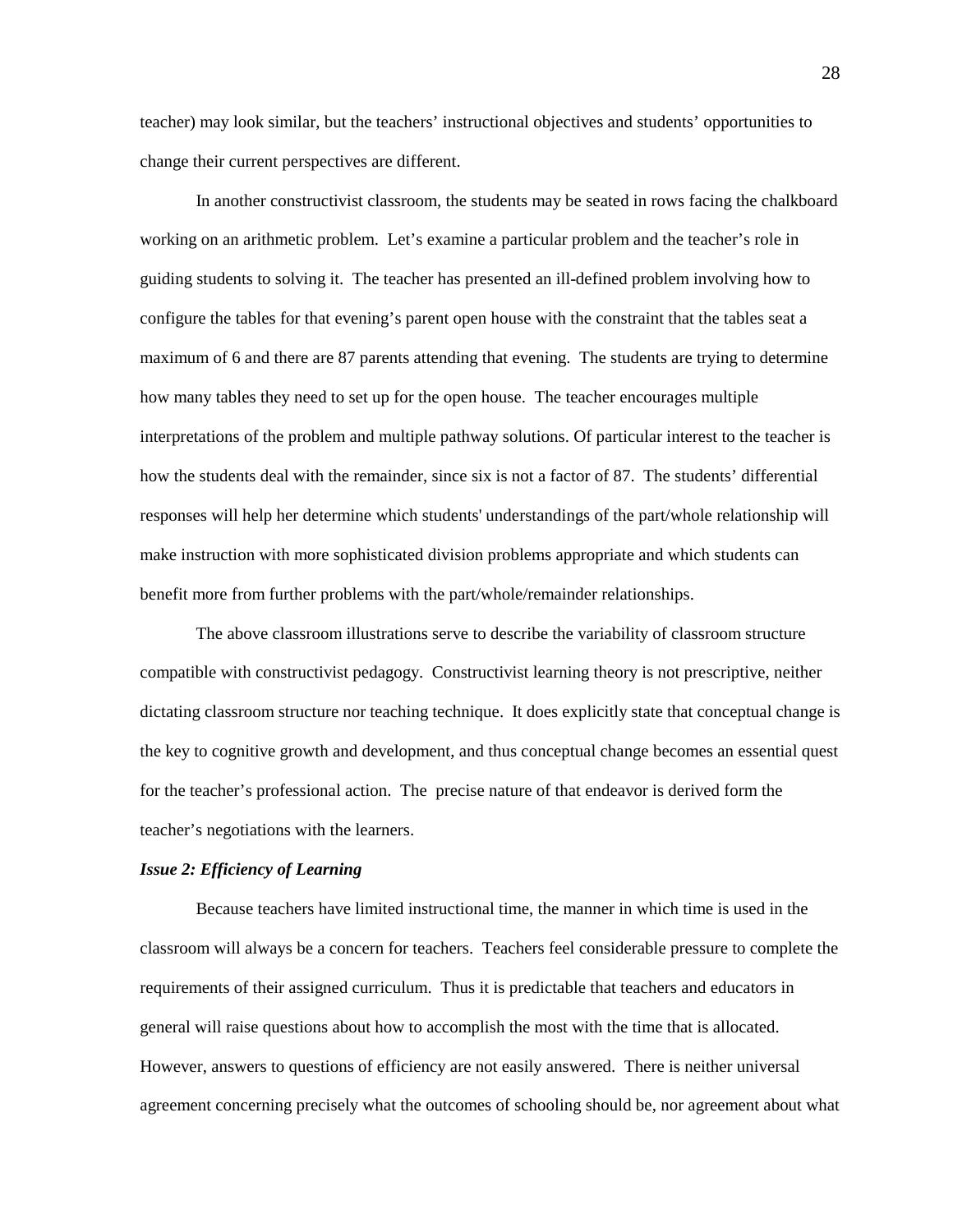methods yield efficient and lasting learning. And if one's goal is to enhance the transfer of learning, the answers become even more varied.

Constructivists value asking big questions, giving students time to think, and providing opportunities to explore to find answers. While this way of teaching requires more time, by ensuring sufficient time, students gain a better grasp of complex ideas. Moreover, deliberate investigation by students tends to foster the disposition to pursue issues and phenomena more completely, even those that are more difficult. Many lament the fact that school curricula contain so much material that it is almost impossible to cover it all. But where is the learning in "coverage?" When the emphasis in school is placed too heavily on information and its recall, the inevitable result will be prodigious amounts of forgetting. Thus, the position of constructivist educators is not to worship efficiency, but instead to value the quality of the learning. They subscribe to the principle that "more is less." On the surface it may appear that efficiency is sacrificed, but the more important outcome for learners of all ages, it is argued, involves learning with depth.

This is certainly not to say that teachers should be unconcerned about how they manage their instructional time, for nothing could be further from the truth. One may badly squander precious learning time through the poor application of any instructional methodology. Therefore, it is of utmost importance for effective constructivist teaching that the conditions for learning be carefully structured, and that students' learning activities and learning be carefully monitored. Competent constructivist teaching demands not only full engagement by students, but also meaningful engagement and accountability by teachers. Where tension arises over efficiency of instruction, constructivists will accentuate the goal of achieving depth of learning rather than breath of learning (Brooks & Brooks, 1993). In the final analysis, what is of enduring significance is that learners acquire deeper levels of understanding, see their learning in a meaningful context, become increasingly competent (and yes, efficient) learners, and have the awareness and ability to apply their learning in non-school contexts.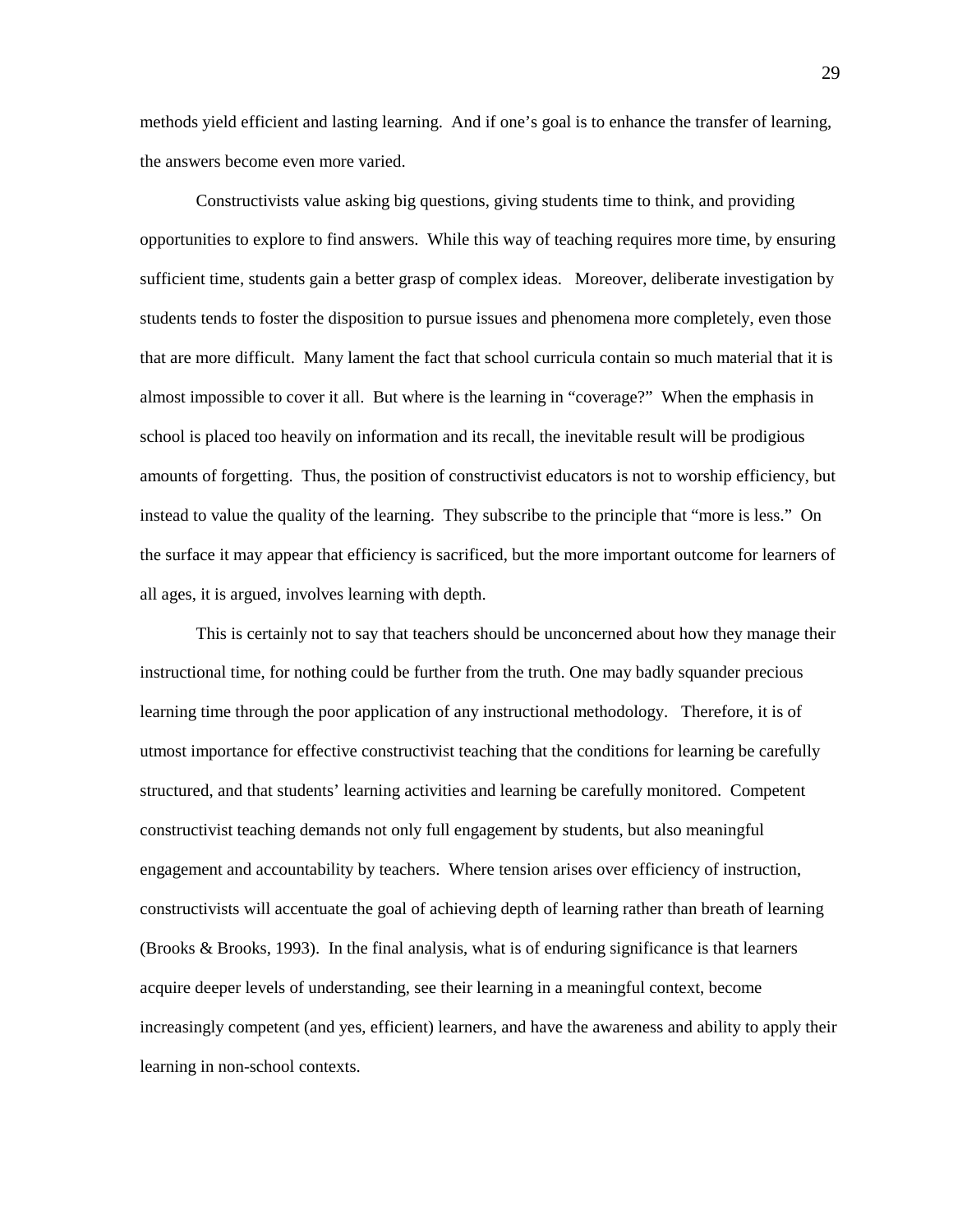## *Issue 3: Efficacy of Learner "Struggle" in the Process of Learning*

 Constructivists believe that meaningful learning or "purposeful knowledge" may be promoted by a learning environment that has three main features. First, one should use authentic problems, that is, tasks having the contextual feel of the real world. Secondly, the learning environment should represent the natural complexity of the real world and avoid oversimplification of the task and instruction. And thirdly, a constructivist learning environment should support collaborative knowledge construction through social negotiation (Jonassen, 1991). It is believed that such learning environments invite learners through interaction with others to engage in problem finding, problem solving and inquiry learning. Through the combination of complex, real-world problems and meaningful social interaction among learners and teacher, constructivists assert that learners are encouraged to discover or invent new rules or revise old rules and in the process come to a deeper understanding of underlying concepts and principles. The discovery process embedded in a constructivist learning environment also allows learners to reevaluate what they know, and to change their understanding based on what they have directly learned from their environment. Constructivists argue that the open-ended, problem-based, inquiry learning characteristics of constructivist learning environments require learners to struggle with the ill-structured, real-world problems in order to solve them.

 One of the fundamental underlying principles of constructivism is the concept of "sociocognitive conflict." This mechanism for learning, derived from the work of Piaget and his disciples, proposes that cognitive conflicts lead to higher levels of reasoning and learning (Webb  $\&$ Palinscar, 1996). Cognitive conflict arises through the dynamics of social exchange when the learner realizes that there is a contradiction between his/her existing understanding and what he/she is experiencing. Constructivists claim that it is reasonable to believe that the best environment for creating such conflict is an environment in which problems are posed, questions are raised and alternative perspectives are presented. Problem-based environments also promote peer collaboration and exchange of ideas, which are the major sources of cognitive conflict (Piaget, 1976). Evidence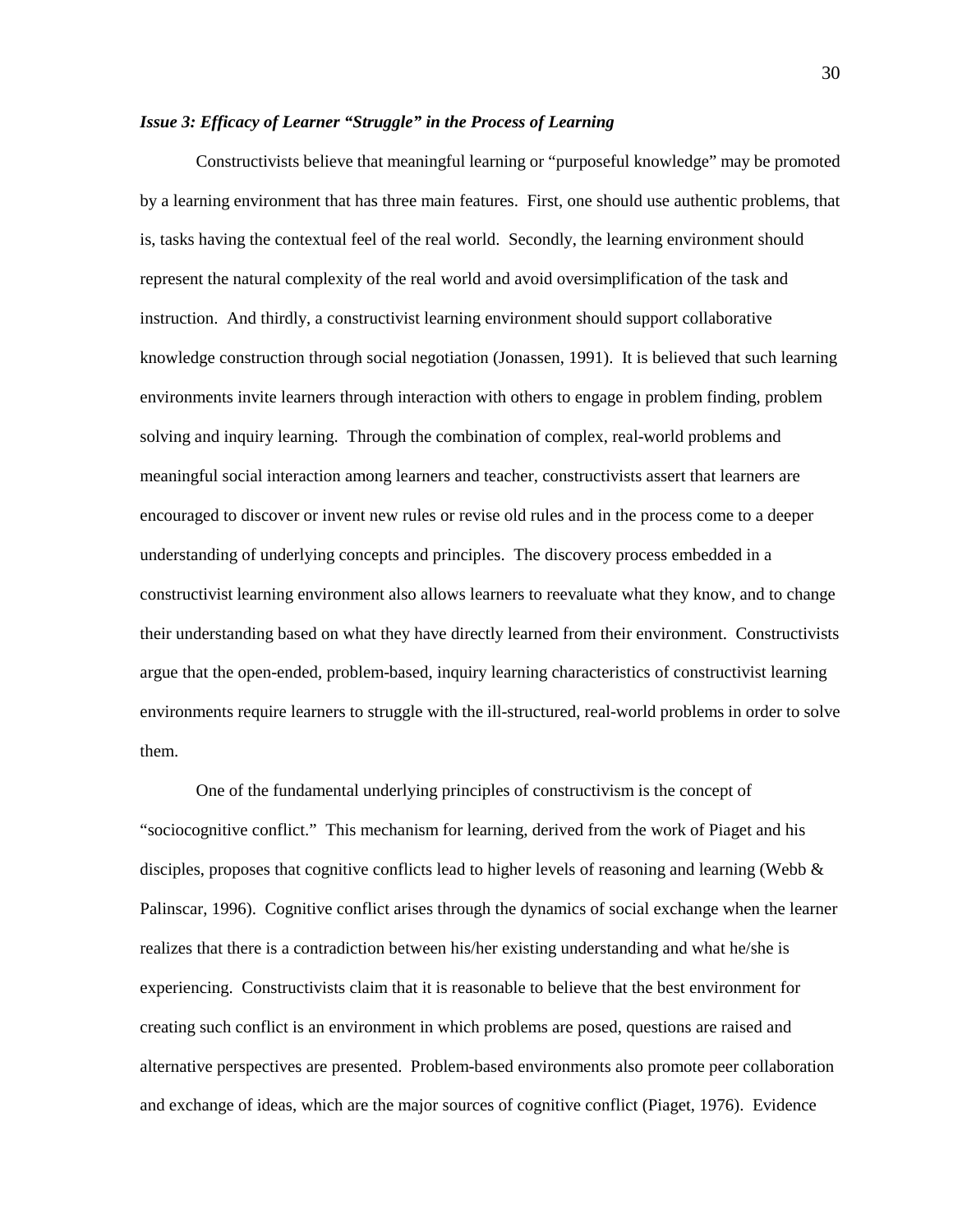shows that giving up one's current understanding in order to reach a new perspective will be best attained by an exchange of ideas (Damon, 1984; Radziszewska & Rogoff, 1991).

 From a motivational perspective, evidence shows that since problem-based, inquiry learning environments simulate real world situations, students' natural curiosity is stimulated and learners find their learning experiences to be more interesting, more engaging and more relevant. Furthermore, problem-based environments make higher cognitive, metacognitive, affective, and resource management demands upon the learner. These high level demands encourage learners to develop expertise in how to learn as well as in learning to construct useful knowledge (Perkins, 1991). A problem-based learning environment is much more likely to engage learners in the learning process through identification, formulation and restructuring of goals; planning; development and execution of plans; self-monitoring; and appropriate use of resource management strategies.

## **Summary and Recommendations**

 While more research is certainly needed on constructivist methods of teaching, there is growing evidence of the efficacy of well-implemented programs (Bereiter & Scardamalia, 1987; Carpenter & Fennema, 1992; Duffy & Roehler, 1986; Neal, Smith, & Johnson, 1990). In their Cognitively Guided Instruction (CGI) mathematics program (Carpenter & Fennema, 1992), elementary school teachers are given extensive training in constructivist methods (complex problems, modeling, group problem solving, careful teacher questioning and teaching of metacognitive strategies) and have found increases in higher-level thinking skills as well as solid achievement in traditional computational skills. Constructivist approaches to mathematics emphasize the use of real problems for students to solve intuitively (Fuson, 1992; Lampert, 1986). Once students have achieved a sound conceptual understanding, they are then taught the formal abstract representations of the discovered mathematical processes.

 Constructivism has been widely embraced by science teachers as well as teachers of mathematics. Since constructivist epistemology is entirely consistent with an inquiry approach, we see its principles manifested through investigative laboratory activities, cooperative learning and a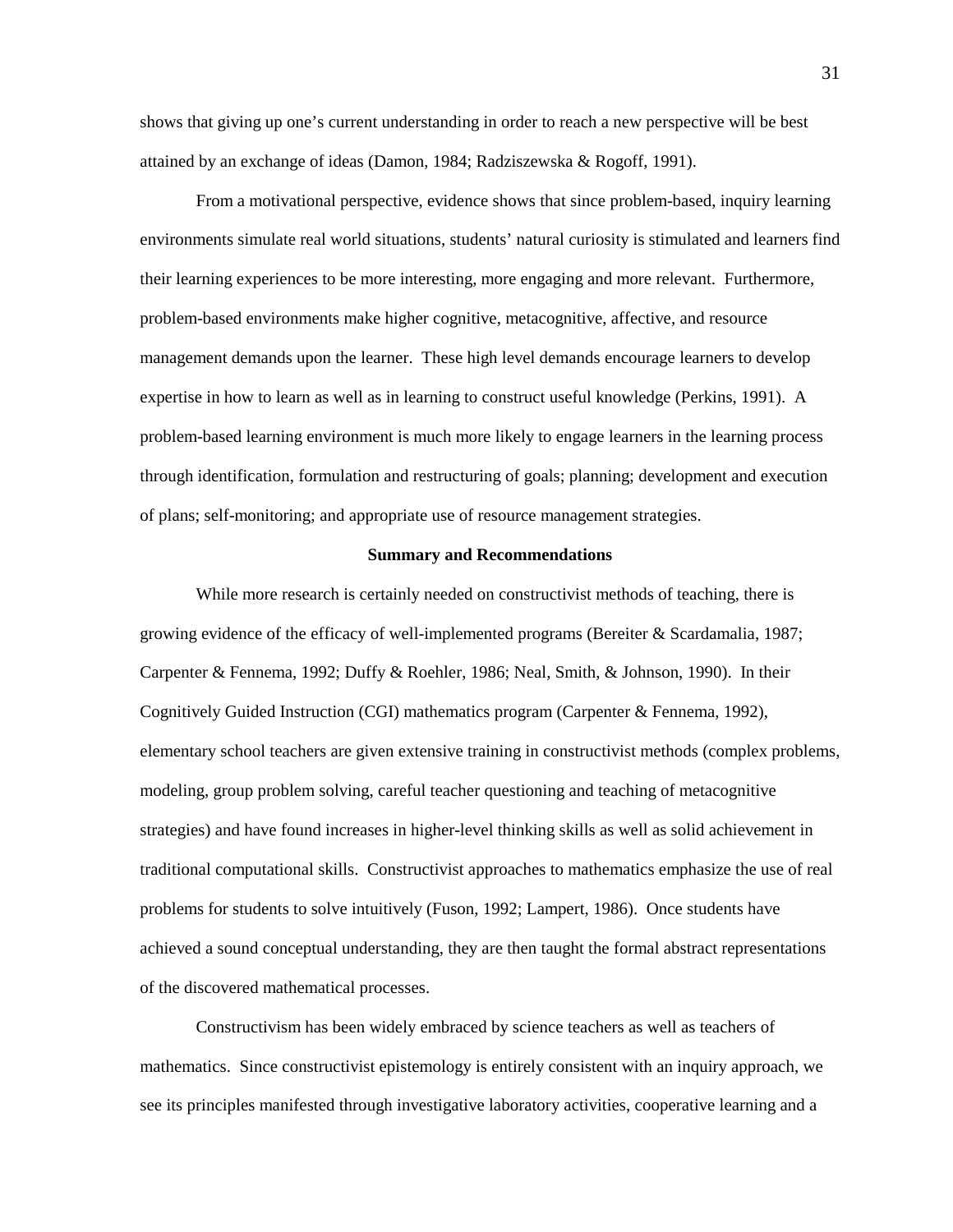variety of hands-on experiments combined with expert scaffolding. In addition to positive outcomes in science (Neale, Smith, & Johnson, 1990), similar successes have been reported in reading (Duffy  $\&$ Roehler, 1986) and in writing (Bereiter & Scardamalia, 1987), as emergent literacy practices have become adopted increasingly in language arts instruction. However, much of the research continues to be descriptive rather than comparative, and the intended outcomes of constructivist instruction are often qualitatively different from traditional methodology. However, Airasian and Walsh (1996) do caution that the representation of constructivist views of knowledge and learning in teaching pedagogy has not been sufficiently explicated. Under what conditions will specific constructivist approaches be most effective for enhancing student achievement? For which learners and for what learning outcomes will constructivist methodologies be most efficacious? More research is needed to answer these questions. And they also point out that students do construct meaning in a variety of ways.

 Although constructivism is a theory about learning rather than a description of teaching, some important strides toward defining the relationship between theory and practice have been made. The following pedagogical recommendations, while general in nature, have been derived from fundamental constructivist principles of learning (Confrey, 1990; Brooks & Brooks, 1993; Fosnot, 1996).

- **1. Learners should be encouraged to raise questions, generate hypotheses and test their validity.**
- **2. Learners should be challenged by ideas and experiences that generate inner cognitive conflict or disequilibrium. Students' errors should be viewed positively as opportunities for learners and teachers to explore conceptual understanding.**
- **3. Students should be given time to engage in reflection through journal writing, drawing, modeling and discussion. Learning occurs through reflective abstraction.**
- **4. The learning environment should provide ample opportunities for dialogue and the classroom should be seen as a "community of discourse engaged in activity, reflection, and conversation" (Fosnot, 1989).**
- **5. In a community of learners, it is the students themselves who must communicate their ideas to others, defend and justify them.**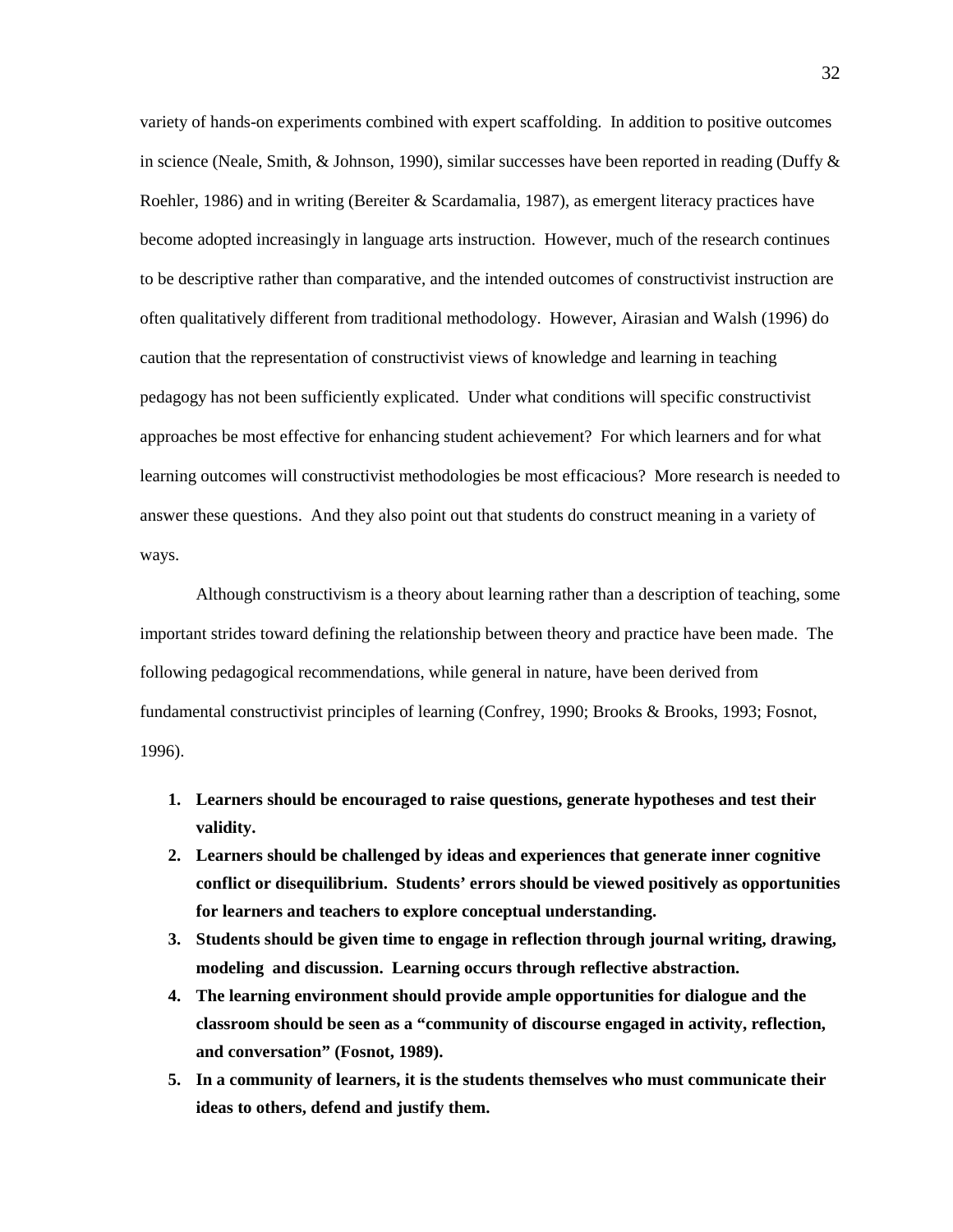## **6. Students should work with big ideas, central organizing principles that have the power to generalize across experiences and disciplines.**

To this set of recommendations we would add the following concluding thoughts. The overriding goal of the constructivist educator is to stimulate thinking in learners that results in meaningful learning, deeper understanding and transfer of learning to real world contexts. To accomplish this goal, a constructivist framework leads teachers to incorporate strategies that encourage knowledge construction through primarily social learning processes, in which students develop their own understanding through interactions with peers and the teacher. In addition, in order to make manifest and link new knowledge to learners' current understanding, the constructivist teacher selects authentic tasks and uses more ill-defined problems and higher order questions. A significant problem tackled by small groups of students promotes involvement, curiosity, and heightened motivation.

 Thus, it is desirable that constructivist lessons have a clear content goal designed around an authentic learning task, question or problem. The teacher must also select multiple ways of representing key ideas in the lesson, thereby providing students multiple ways of connecting, integrating and elaborating the new learning. By arranging for student interactions in conjunction with highly skilled, teacher questioning, teachers can promote students' thinking skills, guide students' learning, and assess students' learning as they learn. Students in constructivist classrooms are challenged to become more active learners, to interact with their peers and to always view learning as a search for meaning. At the same time, the teacher is challenged to know her learners, to observe and listen to their responses and thinking. The teacher must model effective thinking employ expert questioning, and otherwise, skillfully provide whatever learning guidance may be indicated to support the efforts of students to construct meaning from their classroom and life experiences. By following these guidelines, teachers and students will experience greater efficacy, as students take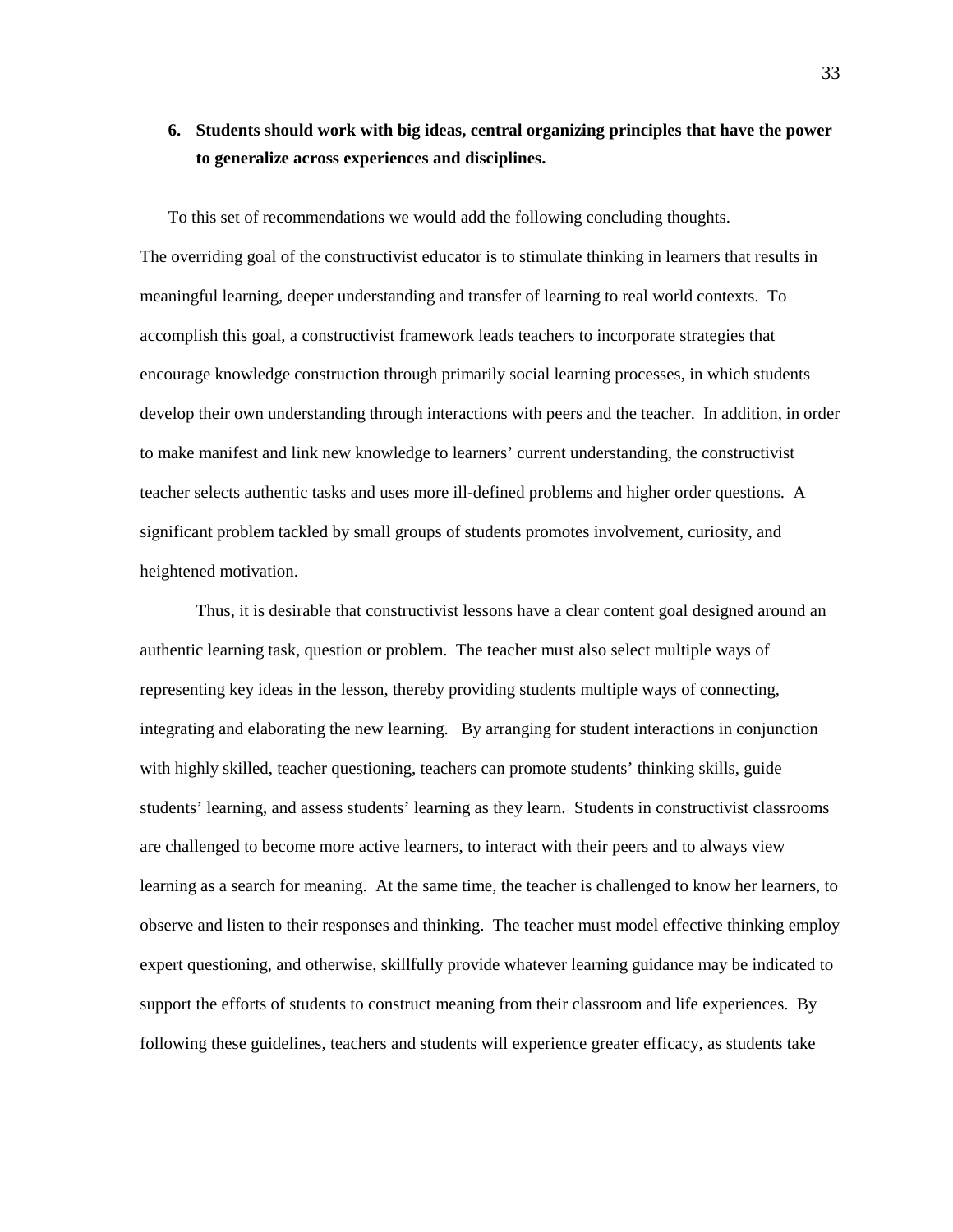increasing responsibility for their learning and come to appreciate the satisfaction of meaningful learning.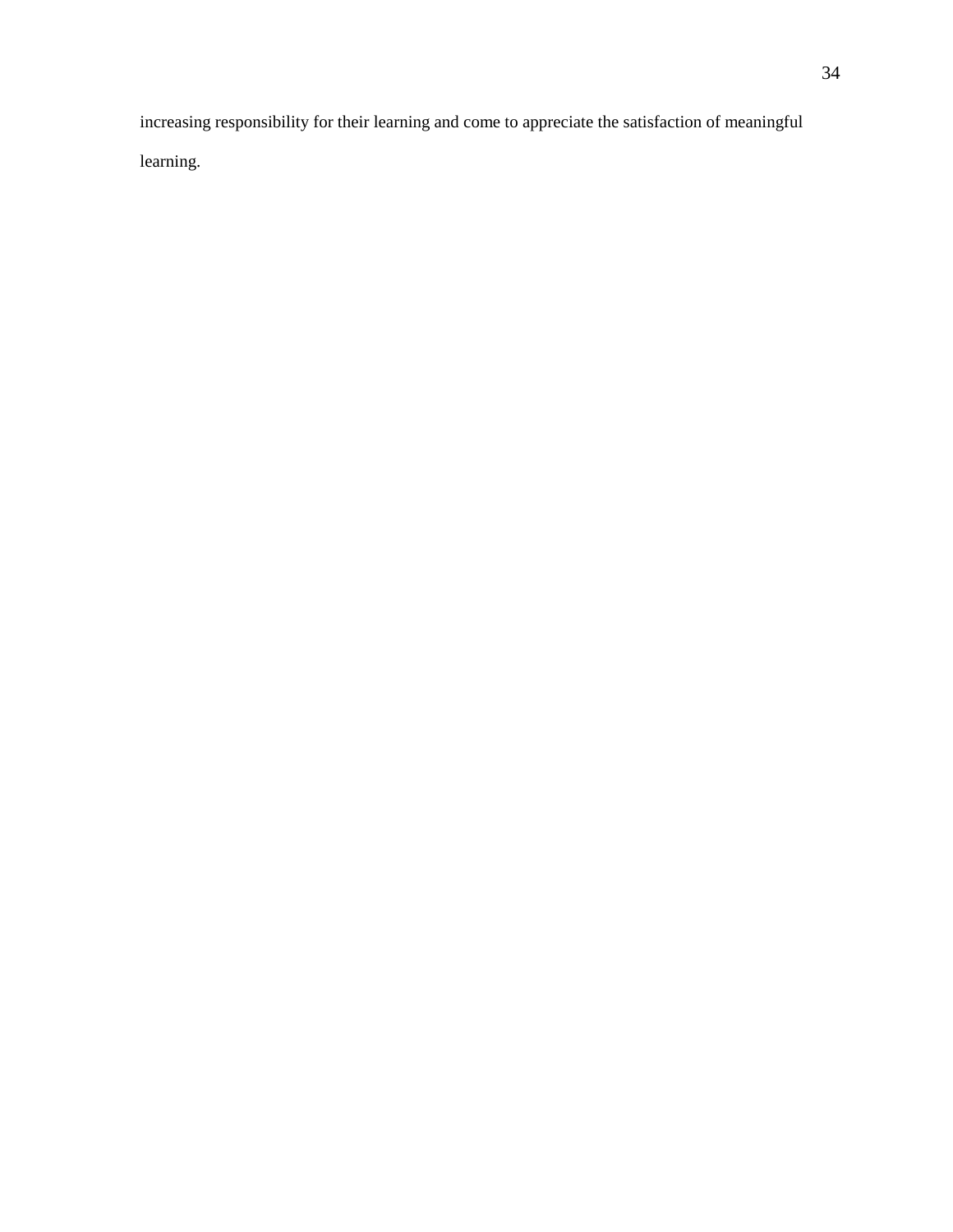#### **References**

Airasian, P.W. & Walsh, M.E. (1997). Constructivist cautions. *Phi Delta Kappan* 6: 78, 444- 449.

Applebee, A.N. (1996). *Curriculum as conversation: Transforming traditions of teaching and learning*. Chicago: The University of Chicago Press.

Bell, N., Grossen, M. & Perret-Clermont, A.N. (1985). Sociocognitive conflict and intellectual growth. In M.W. Berkowitz (Ed*.), Peer conflict and psychological growth*. San Francisco: Jossey-Bass.

Bereiter, C. & M. Scardamilia (1985). Cognitive coping strategies and problems of "inert" knowledge. In S. Chipman, J. Segal & R. Glaser (Eds.), *Thinking and learning skills*. Hillsdale, NY: Erlbaum.

Bransford, J.D. & Johnson, M.K. (1972). Contextual prerequisites for understanding: Some investigations of comprehension and recall*. Journal of Verbal Learning and Verbal Behavior* 11: 717-726.

Bransford, J.D. Sherwood, R.D., Vye, N. & Rieser, J. (1986). Teaching thinking and problem solving: Research foundations*. American Psychologist* 41: 1078-1089.

Brooks, J.G. & Brooks, M.G. (1994). *In search of understanding: The case for constructivist classrooms*. Alexandria, VA: Association for Supervision and Curriculum Development. Brown, A.L. (1994). The advancement of learning. *Educational Researcher* 23: 4-12.

Brown, A. L., Ash, D., Rutherford, M., Nakagawa, K., Gordon, A. & Campione, J.C. (1995). Distributed expertise in the classroom. In G. Salomon (Ed.), *Distributed cognitions*. New York:

Cambridge University Press.

Brown, A.L. &. Campione, J.C. (1990). Communties of learning and thinking, or a context by any other name. *Human Develpoment* 21: 108-125.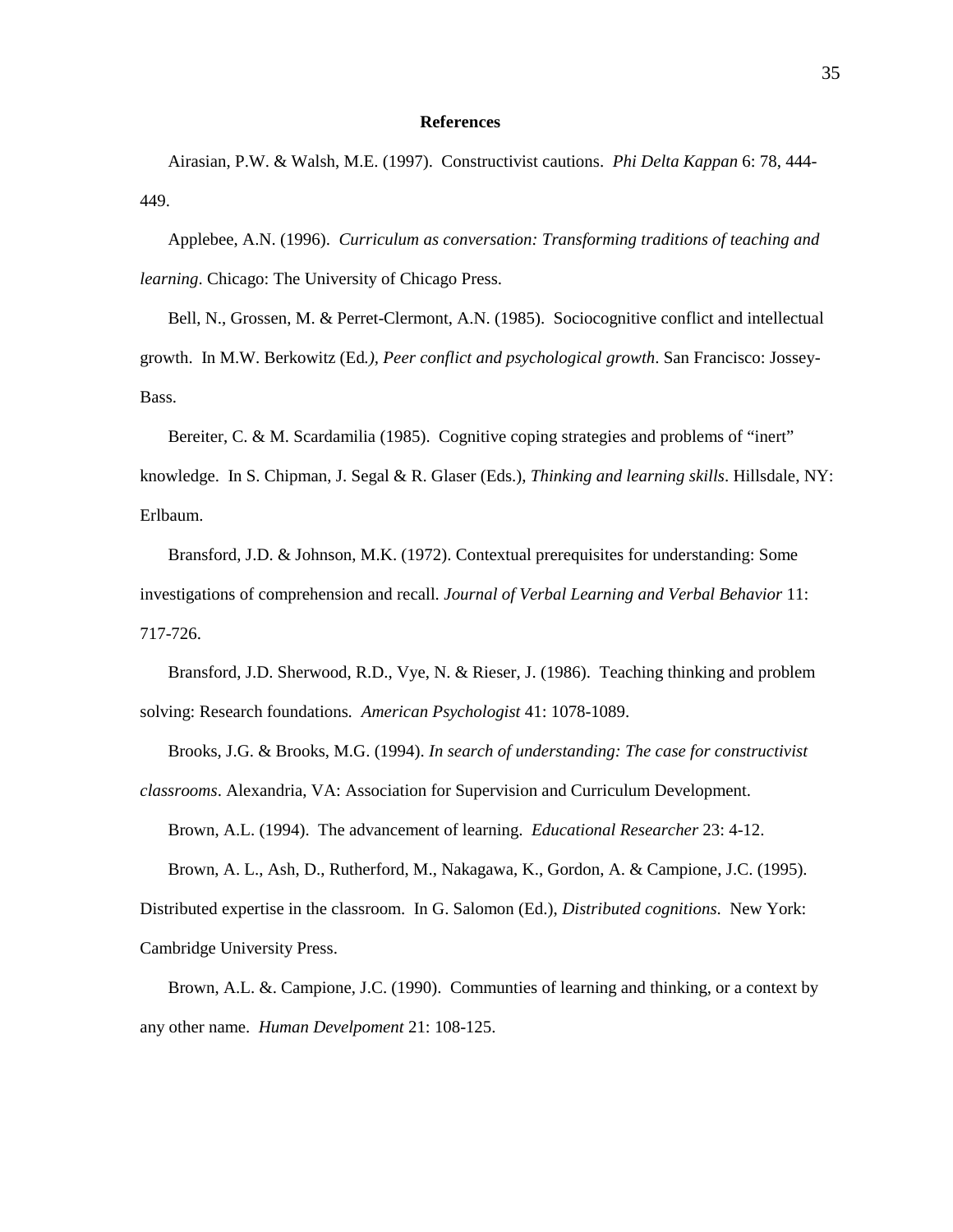Brown, A.L. & Campione, J.C. (1994). Guided discovery in a community of learners. In K. McGilly (Ed*.), Classroom lessons: Integrating cognitive theory and classroom practice*. Cambridge, MA: Harvard University Press.

Bruning, R.H., Schraw, G.J. & Ronning, R.R (1995). *Cognitive psychology and instruction*, 2nd ed. Englewood Cliffs, NJ: Prentice Hall.

Carpenter, T. & Fennema, E. (1992). Cognitively guided instruction: Building on the knowledge of students and teachers. *International Journal of Educational Research* 17: 457-470.

Clement, J. (1982). Algebra word problem solutions: Thought processes underlying a common misconception*. Journal of Research in Mathematics Education* 13: 16-30.

Cobb, P. (1994). Constructivism in mathematics and science education. *Educational Researcher* 23: 4.

Confrey, J. (1990). What constructivism implies for teaching.In R.B. Davis, C.A. Maher & N. Noddings (Eds.), *Constructivist views of the teaching and learning of mathematices* (Journal for Research in Mathematics Education, Monograph No. 4, pp. 107-122). Reston, VA: National Council of Teachers of Mathematics.

Cooper, P.A. (1993). Paradigm shifts in designed instruction: From behaviorism to cognitivism to constructivism. *Educational Technology* 33: 12-19.

Cunningham, D.J. (1992). Beyond educational psychology: Steps toward an educational semiotic. *Educational Psychology Review* 4: 165-194.

Damon, W. (1984). Peer education: The untapped potential*. Journal of Applied Developmental Psychology* 5: 331-343.

Davydov, V.V. (1995). The influence of L. S. Vygotsky on education theory, research and practice (S. Kerr, Trans.), *Educational Researcher* 24: 12-21.

Dooling, D.J. & Lachman, R. (1971). Effects of comprehension on retention of prose. *Journal of experimental psychology* 88: 216-222.

Driscoll, M.P. (1994). *Psychology of learming for instruction*. Boston: Allyn and Bacon.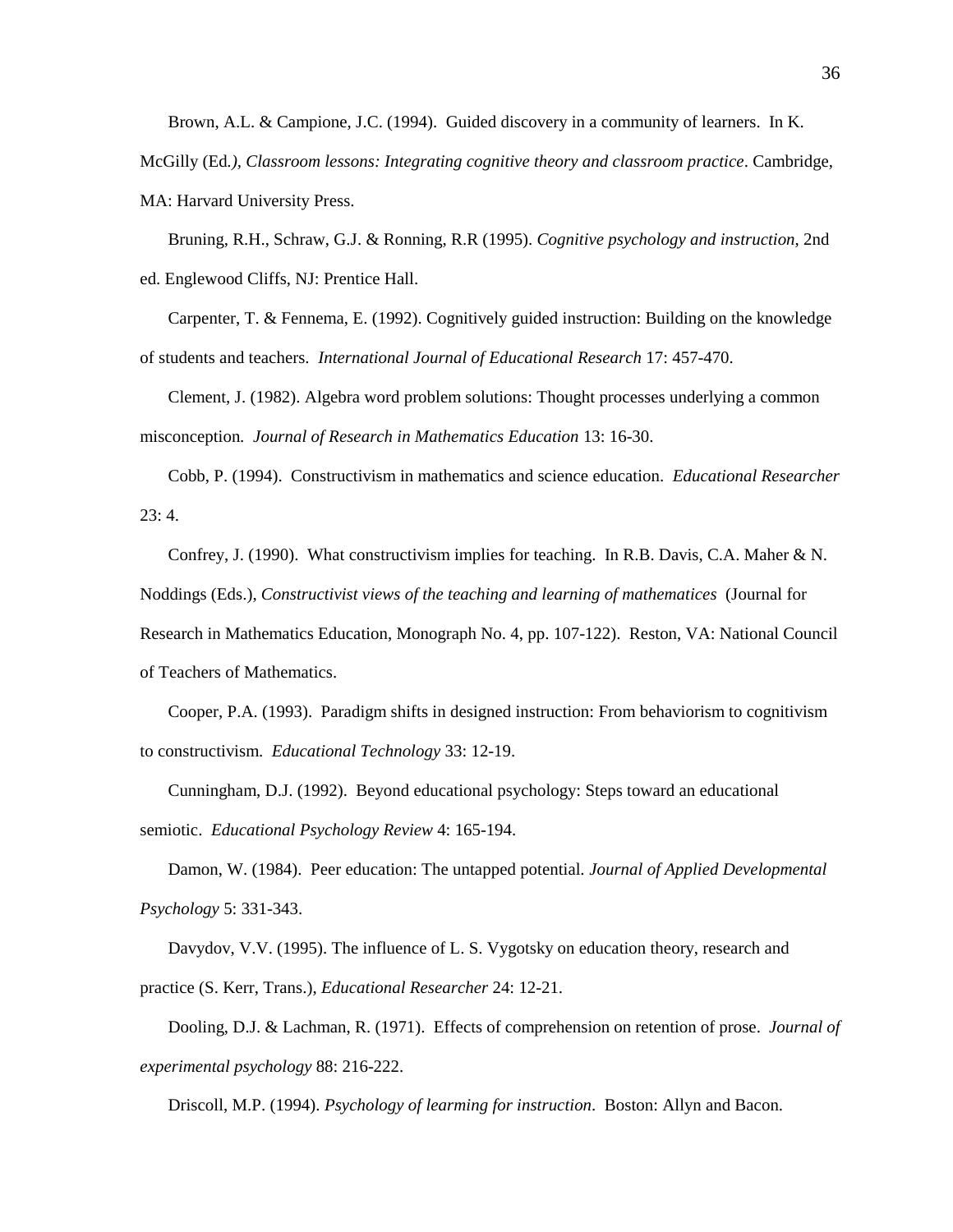Duffy, G., Roehler, L. & Radcliff, G. (1986). How teachers' instructional talk influences students' understanding of lesson content. *Elementary School Journal* 87: 3-16.

Duffy, T.M. & D.H. Jonassen. (1992)*. Constructivism and the technology of instruction: A conversation*. Hillsdale, NY: Lawrence Elbaum Associates.

Forman, E.A. & Cazden, C.B. (1985). Exploring Vygotskian perspectives in education: The cognitive value of peer interaction. In J. V. Wertch (Ed.), *Culutre, communication, and cognitive: Vygotskian perspectives*. NY: Cambridge University Press.

Fosnot, C.T. (1996). Constructivism: A psychological theory of learning. In C.T. Fosnot (Ed.),

*Constructivism: Theory, Perspectives, and Practice*. New York: Teachers College Press.

Fuson, K.C. (1992). Research on whole number addition and subtraction. In D.A. Grouws (Ed.),

*Handbook of research on mathematics teaching and learning*. New York: Macmillan

Gruber, H.E. & Voneche, J.J. (1977). *The essential Piaget*.. New York: Basic Books.

Hlynka, D. (1991). Postmodern excursions into educational technology. *Educational* 

*Technology* 31: 27-30.

Johnson, D.W., Johnson, R.T., Holubec, E.J. & Roy, P. (1984). *Circles of learning:* 

*Cooperation in the classroom.* Alexandria*,* VA: Association for Supervision and Curriculum Development.

Johnson, D.W., Johnson, R.T., & Smith, K. (1991). *Active learning: Cooperation in the classroom*. Edina, MN: Interaction Book Company.

Johnson, D.W. & Johnson, R.T. (1994). *Learning together and alone: Cooperative, competitive, and individualistic learning* (4th ed.). Boston: Allyn & Bacon.

Jonassen, D.H. (1991). Objectivism vs. constructivism: Do we need a philosophical paradigm? *Educational Technology Research and Development* 39: 5-14.

Jonassen, D.H., Peck, K.L. & Wilson, B.G. (1999). *Learning with technology: A constructivist perspective.* NJ: Prentice-Hall Inc.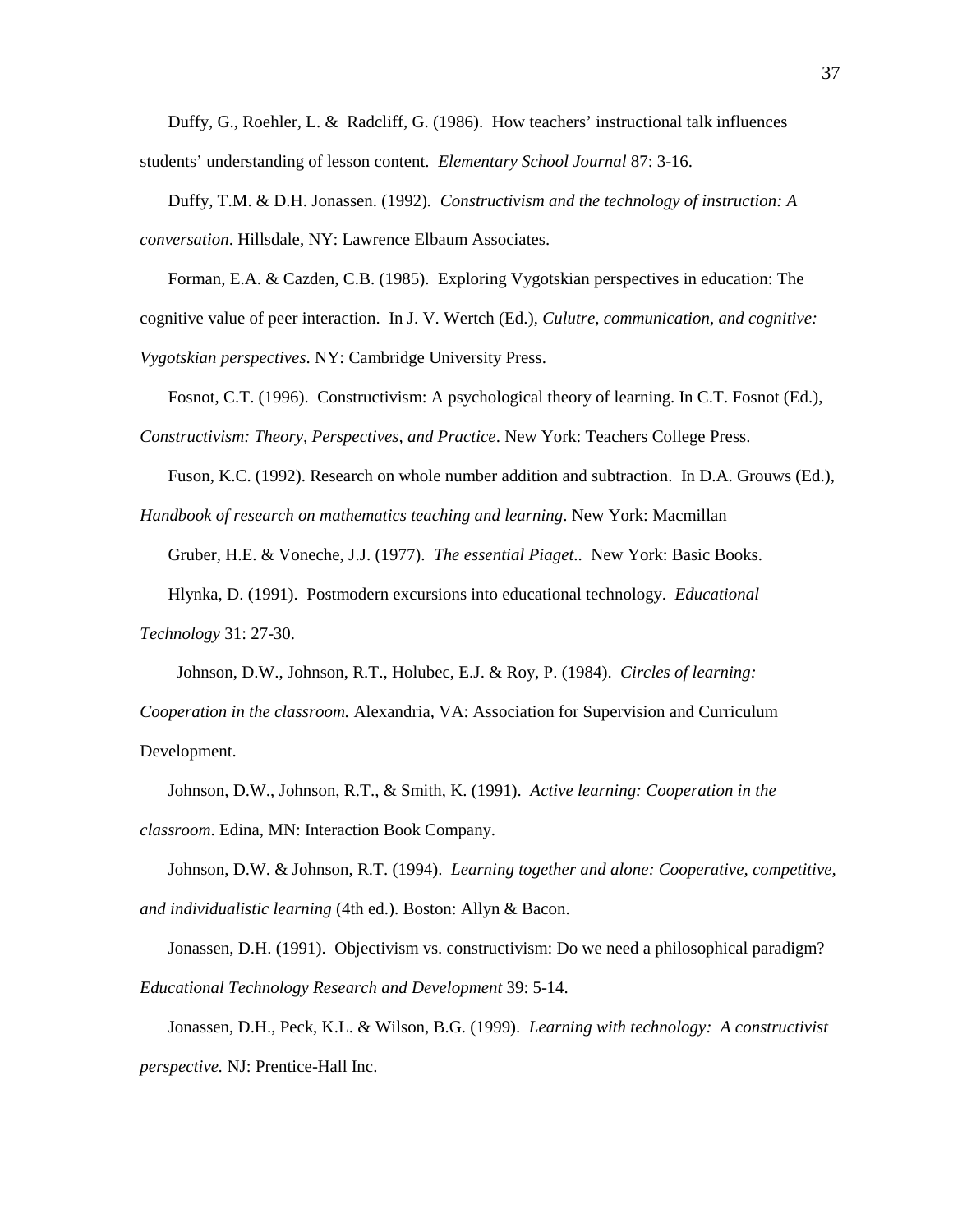Kaufman, D. (1996). Constructivist based experiential learning in teacher education. *Action in Teacher Education* 18: 40-50.

Kosulin, A. (1986). Vygotsky in context. Preface to L. S. Vygotsky, *Thought and language*. Cambridge, MA: MIT Press.

Kuhn, T.S. (1970). *The structure of scientific revolutions*. Chicago: The University of Chicago Press.

Lampert, R.M. (1986). Knowing, doing, and teaching multiplication.*Cognition and Instruction* 3: 305-342.

Lave, J. & Wenger, E. (1991). *Situated learning: Legitimate peripheral participation*.

Cambridge, MA: Cambridge University Press.

McCarthy, S. (1994). Authors, text and talk: The internalization of dialogue from social interaction during writing. *Reading Research Quarterly* 29: 201-231.

Moll, L.C. & K.F. Whitmore. (1993). Vygotsky in classroom practice: Moving from individual transmission to social transaction. In E.A. Forman, N. Minick & C. Addison Stone (Eds.), *Contexts for learning: Sociocultral dynamics in children's development*. NY: Oxford University Press.

Moshman, D. (1982). Exogenous, endogenous, and dialectical constructivism. *Developmental Review* 2: 371-384.

Neale, D., Smith, D. & V. Johnson, V. (1990). Implementing conceptional change teaching in primary science. *Elementary School Journal* 91: 109-132.

Perkins, D.N. (1991). What constructivism demands of the learner. *Educational Technology* 31: 19-21.

Piaget, J. (1970). *Structuralism*. New York: Basic Books.

Piaget, J. (1977). *The equilibration of cognitive structures*. Chicago: University of Chicago Press.

Pressley, M., Harris, K.R., & Marks, M.B. (1992). But good strategy instructors are constructivists! *Educational Psychology Review* 4: 3-31.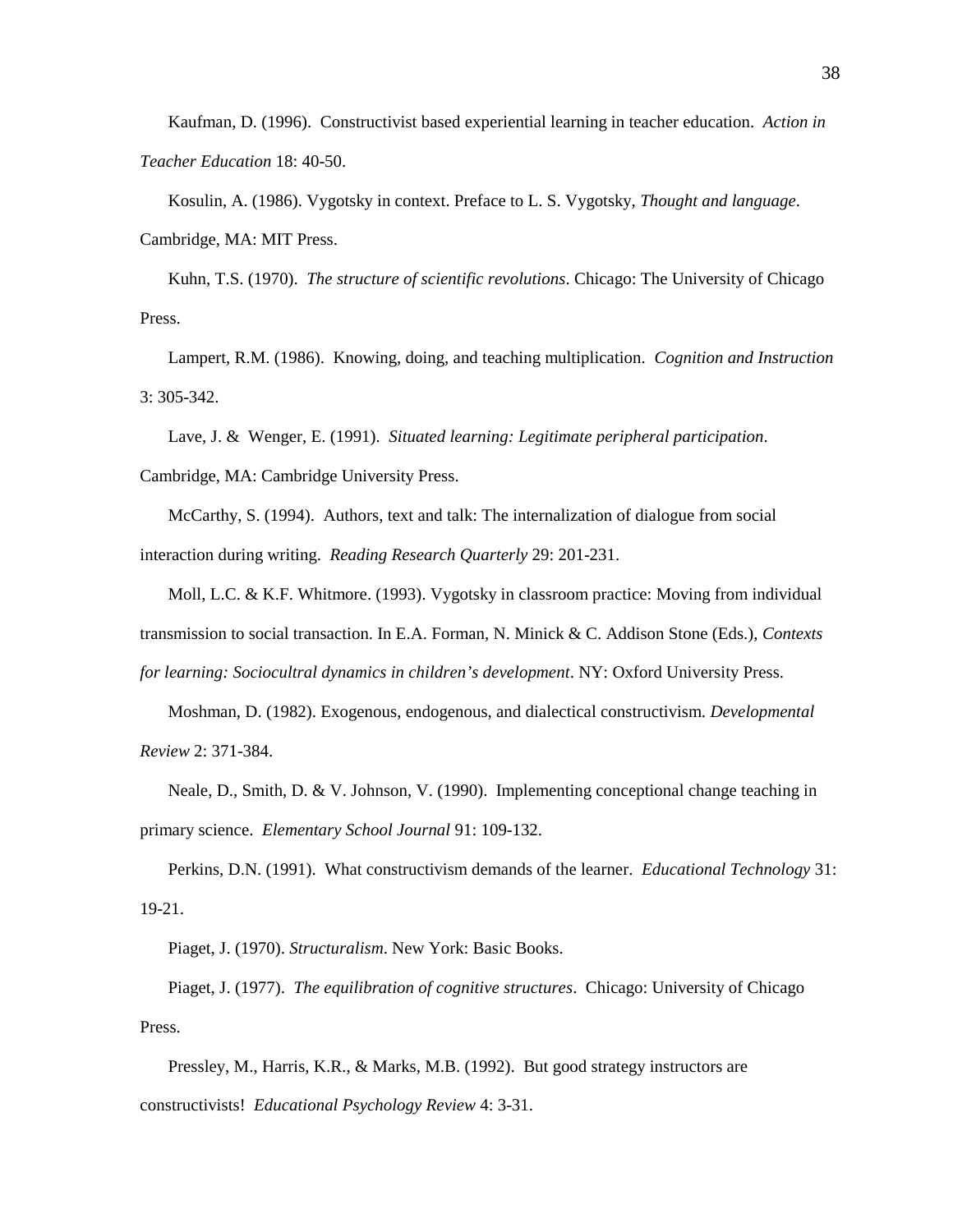Radziszewska, B.& Rogoff, B. (1991). Children's guided participation in planning errands with skilled adult or peer partners*. Developmental Psychology* 24: 840-848.

Resnick, L.B. (1987). Constructing knowledge in school. In S. Liben (Ed.), *Development and learning: Conflict or congruence*. Hillsdale, NJ: Erlbaum.

Rogoff, B. (1990). *Apprenticeship in thinking: Cognitive development in social context*. Oxford, England: Oxford University Press.

Rogoff, B. (1998). Cognition as a collaborative process. In W. Damon, D. Kuhn & R.S. Siegler (Eds.), *Handbook of child psychology (5th ed., Vol. 2)*. New York: Wiley.

Sleeman, D. (1983). Assessing aspects of competence in basic algebra. In D. Sleeman & J.S.

Brown (Eds.), *Intellegent tutoring systems*. NY: Academic Press.

Sprague, J. (1993). Why teaching works: The transformative power of pedagogical

communication. *Communication Education* 42: 349-366.

Thagard, P. (1992). *Conceptual revolutions*. Princeton, NJ: Princeton University Press.

Thompson, M., McLaughlin, C. & Smith, R. (1995). *Merrill physical science*. Westerville, OH: Glencoe.

von Glaserfeld, E. (1990). An exposition on constructivism: Why some like it radical. In R.B.

Davis, C.S. Maher & N. Noddings (Eds.), *Constructivist views on the teaching and learning of* 

*mathematices* (Journal for Research in Mathematics Education Monograph

No. 4, pp. 19-30). Reston, VA: National Council of Teachers of Mathematics.

Vygotsky, L.S. (1978)*. Mind in society: The development of higher psychological processes*. (M. Cole, V. John-Steiner, S. Scribner & E. Souberman, Eds. and Trans.). Cambridge, MA: Harvard University Press.

Webb, N.M. & Palinscar, A.S. (1996). Group processes in the classroom. In D.C. Berliner, &

R.C. Calfee (Eds.), *Handbook of educational psychology*. NY: Macmillan Library Reference USA.

Wittrock, W.C. (1985). The generative learning model and its implications for science education. *Studies in Science Education* 12: 59-87.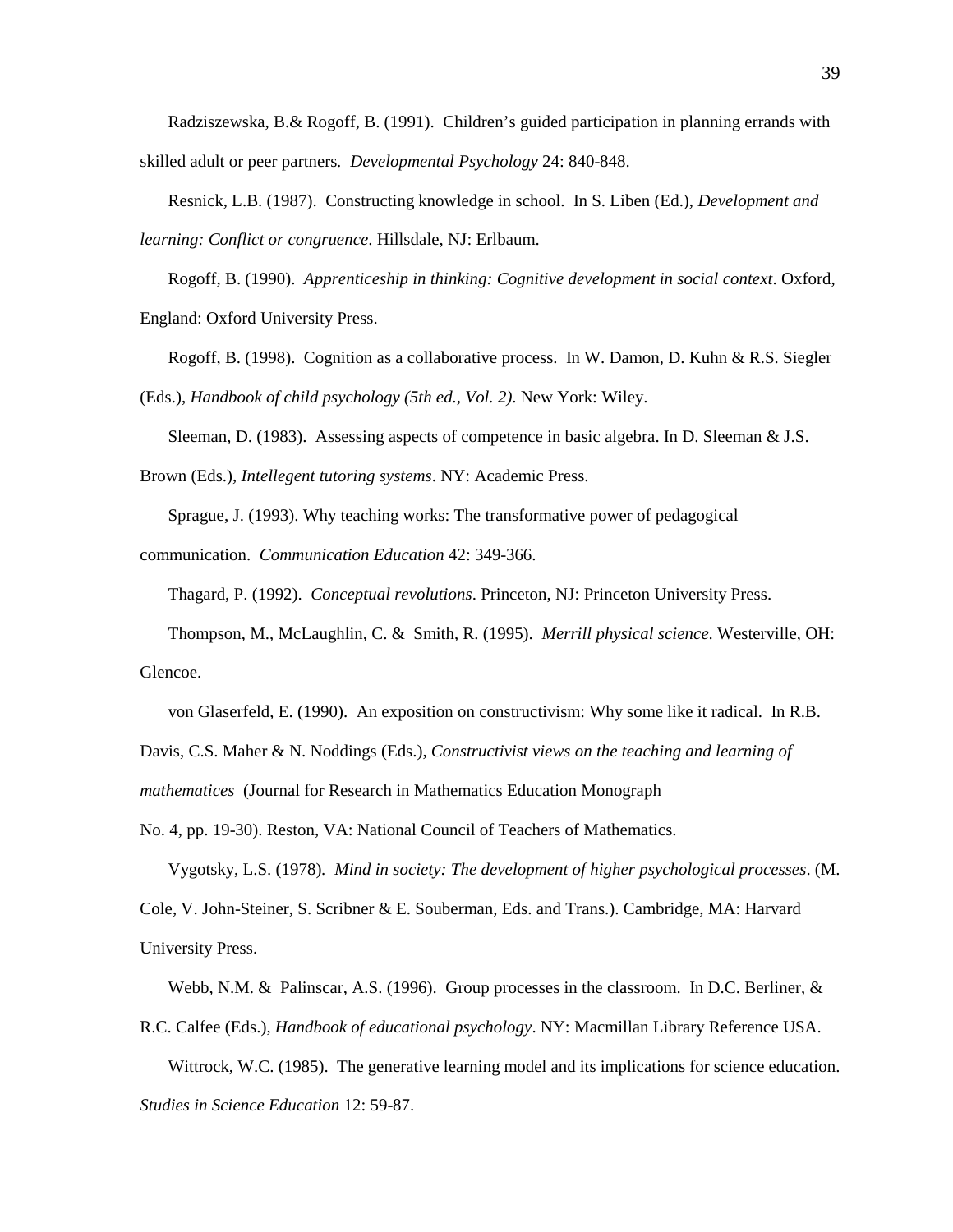Woolfolk, A.E. (1998). *Educational psychology*, 7th ed. Boston: Allyn and Bacon.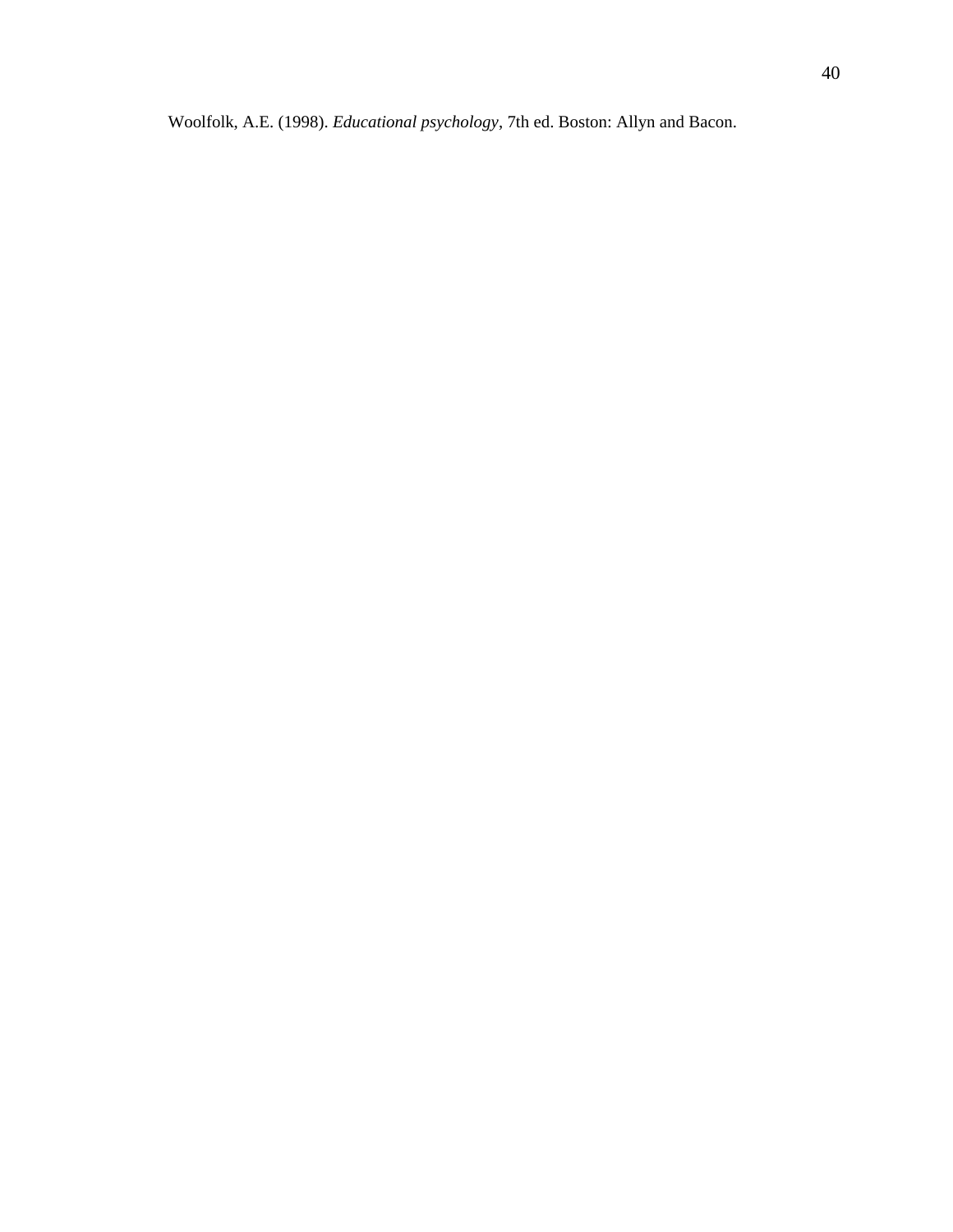George W. Noblit, Editor The High School Journal 201 Peabody Hall UNC-Chapel Hill Chapel Hill, NC 27514

Dear Dr. Noblit:

Enclosed are three copies of a manuscript first submitted to The High School Journal last fall. Changes have been made per your suggestions to situate the example at the high school level. In addition, the title of the paper and concluding section have been revised to ensure a more internally consistent paper. Still other revisions have been made with the intent of better reflecting a single voice throughout the narrative.

This manuscript has not been submitted to any other journal. Correspondence should be mailed to the first author.

Thank you for reviewing the current draft.

Sincerely,

James M. Applefield